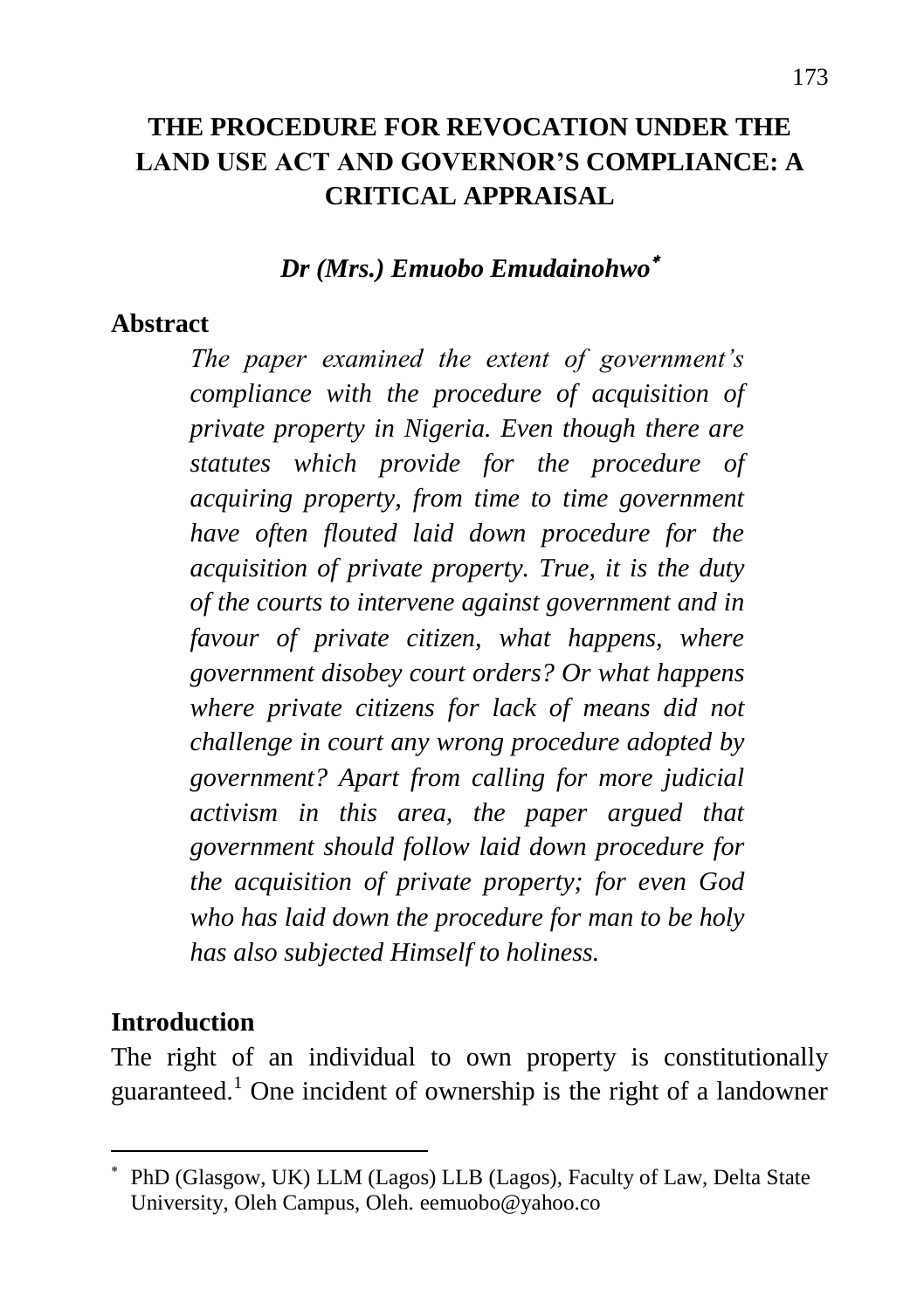to enjoy and use his property to the exclusion of others, such right is curtailed through the strict application of the eminent domain.<sup>2</sup> Today, a landowner"s right in respect of his property is subject to governmental power to compulsorily acquire such land by revoking the existing interest on the land for overall public interest<sup>3</sup> subject however, to the payment of compensation to the owner of the acquired land.<sup>4</sup> It is in view of this that the Land Use  $Act<sup>5</sup>$ (hereinafter known as LUA) laid down the procedure through which government could compulsorily acquire land.<sup>6</sup> This paper will examine the extent of government's compliance with this procedure.

# **Pre-1978 Land Tenure Laws in Nigeria**

Prior to the promulgation of the LUA in 1978, there was no uniform land policy in Nigeria. In the southern part of the country there was mainly the customary land law in operation whilst in the north statutes mainly regulated the land tenure system.

- 1) Customary Land Tenure
	- Various communities had their own rules and customs relating to land which is acceptable and prevailing among the natives where the land is situated: there was therefore no uniform customary land law.

 $\ddot{\phantom{a}}$ <sup>1</sup> Constitution of the Federal Republic of Nigeria 1999 s 43

 $2$  The power of eminent domain allows government to take private property, subject to the payment of just compensation, without the owner's consent. See Kratovil and Harrison, "Eminent Domain-Policy and Concept", (1954). 42 *California Law Review* 596.

<sup>&</sup>lt;sup>3</sup> Land Use Act, Cap L1, Laws of the Federation of Nigeria 2004 s. 28(1).

<sup>&</sup>lt;sup>4</sup> Constitution of the Federal Republic of Nigeria1999 s.44(1), Land Use Act s  $29(1)$ .

<sup>5</sup> *Op-cit*.

 $6$  Land Use Act ss 28(6) and (7), 29(1) and 28(2). See also *Obikoya & Sons Ltd v Governor of Lagos State* [1987] 1 NWLR (pt 50) 385.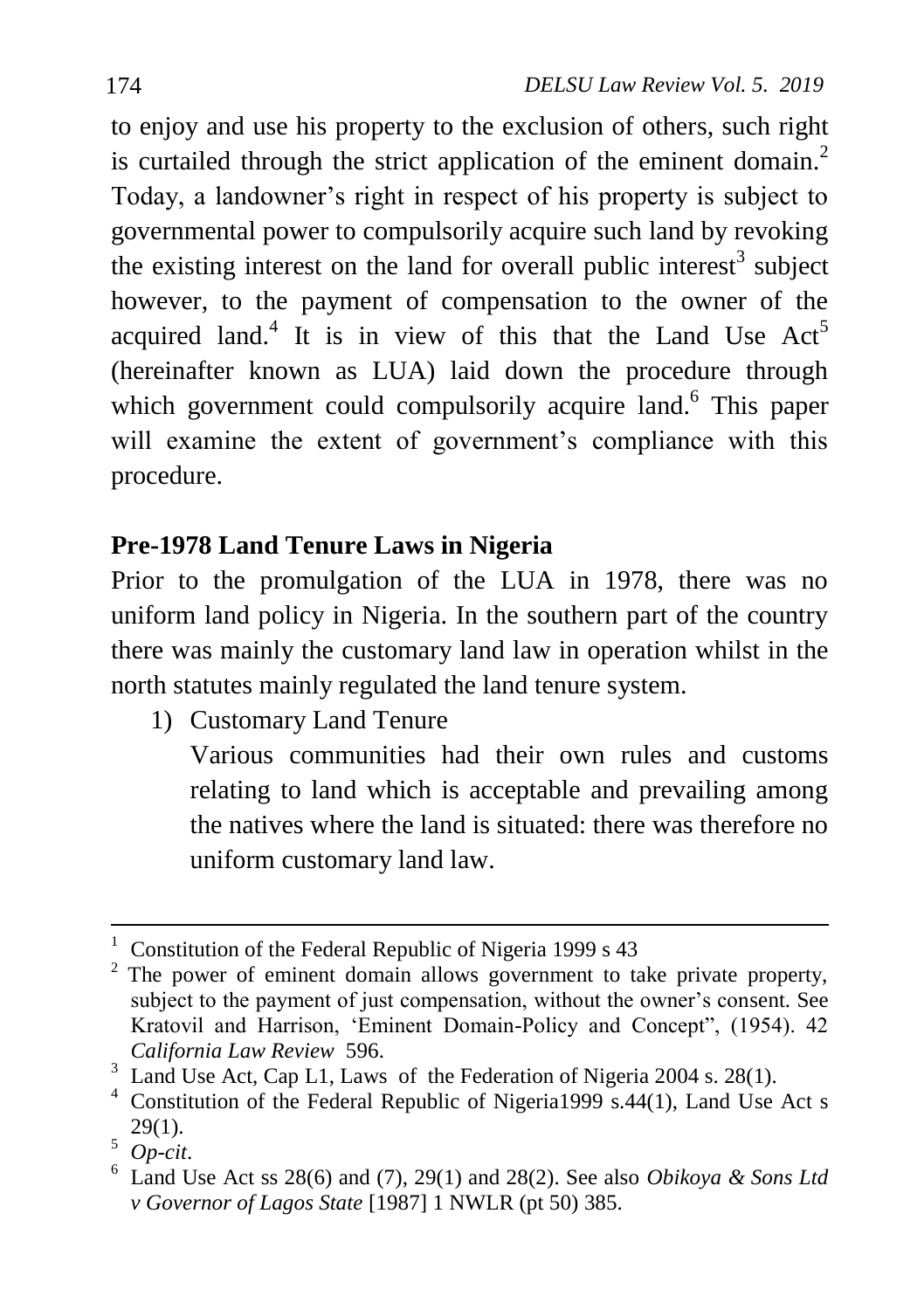2) Statutory Land Tenure

The various statutes that regulated land tenure before the LUA are both under the received English Law and Nigerian Legislation.

a) Received English Law.

Section 45 of the Interpretation  $Act^7$  introduced the common law of England, the doctrines of equity and Statutes of General Application which were in force on the 1st day of January 1900 into Nigeria. By that provision, the English common law of property became applicable in Nigeria where customary land law is not applicable<sup>8</sup>. Some English statutes which form part of Nigerian principles of Land law are: Statutes of Fraud, Small Tenement Act, Statutes of Distribution, Real Property Limitation, Land Transfer Act, Conveyancing, Recovery of Premises Act, Wills Act and Vendor and Purchasers Act etc. Also, the Nigerian law of mortgages, leases, conveyance and succession which form part of the land law are based on English Law $^{9}$ 

b) Nigerian Legislation

Land Legislation in Nigeria started as early as 1861 when the colony of Lagos was established. As soon as the colonial administration was established on that date, land legislation like Arotas Grants  $Act<sup>10</sup>$  Epetedo Grant  $Acts^{11}$  and Glover Settlement  $Act^{12}$ . These Acts

 $\overline{7}$ <sup>7</sup> Laws of the Federation of Nigeria and Lagos 1958 cap 89<br><sup>8</sup> Yelmhu M.G. "Fundamentals of Nigerian Lam" in Nigerian I.

<sup>8</sup> Yakubu M. G. "Fundamentals of Nigerian Law" in Nigerian Institute of Advanced Legal, Studies (Law series N0, 2) 1989, Ajomo M.A. ed. 63 9

*Ibid.*

<sup>&</sup>lt;sup>10</sup> Laws of the Federation of Nigeria and Lagos 1958 cap 42<sup>11</sup> Lagos of the Federation of Nigeria and Lagos 1958 cap 61<sup>1</sup>

Laws of the Federation of Nigeria and Lagos 1958 cap 61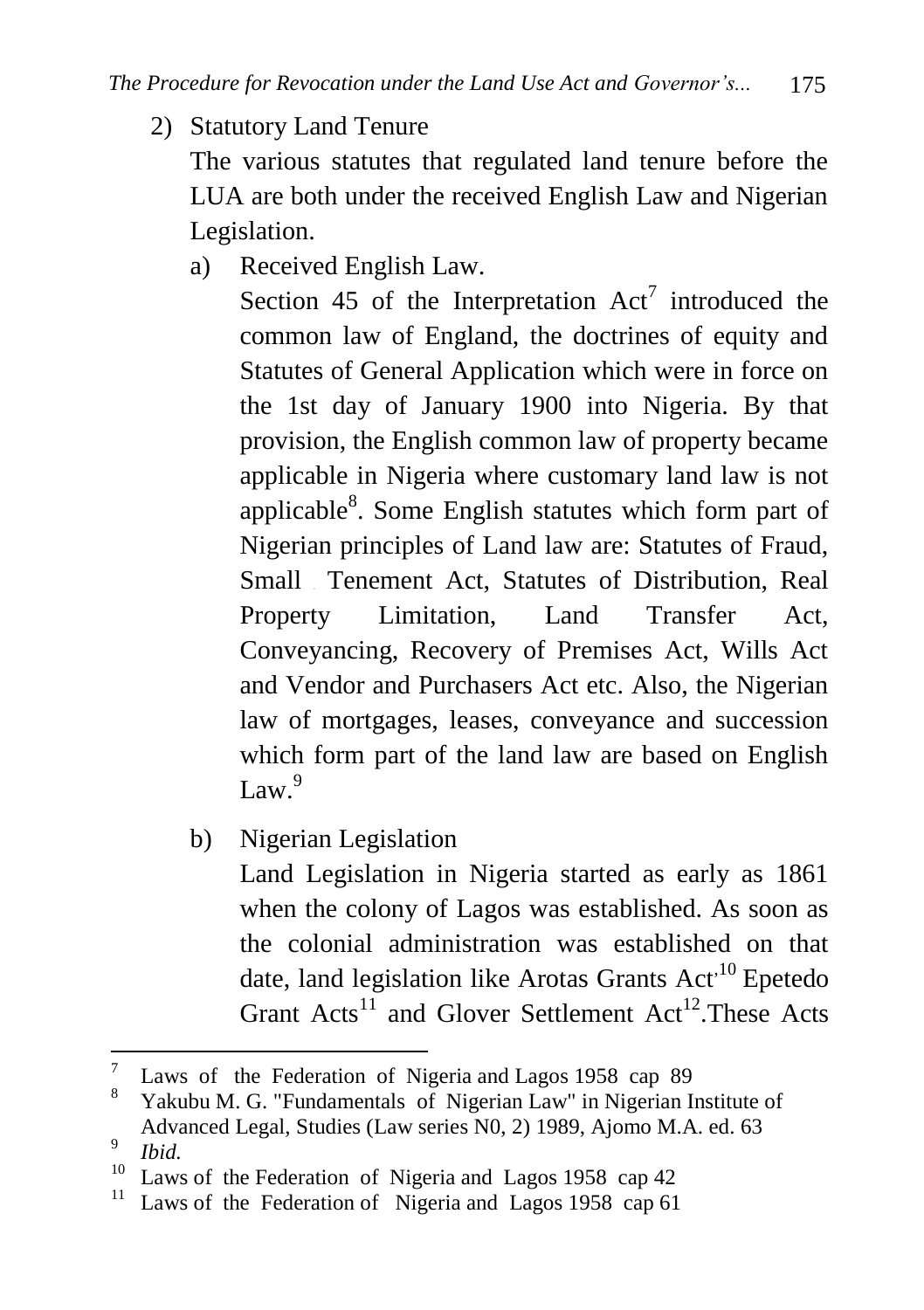regulated the allocation and use of land in the colony of Lagos. The lands were largely residential lands. Farm lands were regulated by customary law. In 1900, a general land policy<sup>13</sup> which covered the whole of what was known as southern protectorate was promulgated. Another regulation came in  $1906<sup>14</sup>$  in respect of the Crown lands.<sup>15</sup> The Native Lands Acquisition Ordinance of  $1908^{16}$  was aimed at prohibiting any alienation of land to an alien by whatever means without the Governor's consent.

In 1902,<sup>17</sup> the Land Proclamation was made in the Northern part of the country. This statute divided the land of the Northern Protectorate into two: crown lands and public lands.<sup>18</sup>The Land and Native Rights Proclamation was promulgated in 1910. The Land and Native RightsProclamation of 1910 was designated as Land and Native Rights Ordinance in 1916.Under that Ordinance, all lands in Northern Nigeria were declaredto be native lands and were under the control and management of the colonial Governor.<sup>19</sup> The Native Rights Ordinance of 1916 was repealed and replaced by the Lands Tenure Law of Northern Nigeria 1962. Except for minor changes these policies remained the principles of statutory land law

 $12$ <sup>12</sup> Law of the Federation of Nigeria and Lagos 1958 cap 75<sup>13</sup> Ordinance Na 1 of 1000

Ordinance No.1 of 1900

<sup>&</sup>lt;sup>14</sup> Crown Land Proclamation No. 13 1906.

<sup>15</sup> Crown Lands were pieces of land held or owned by foreign companies and individual business firms obtained through treaties entered into with local chiefs.

<sup>&</sup>lt;sup>16</sup> Ordinance No. 16 of 1908.

<sup>&</sup>lt;sup>17</sup> Proclamation of No. 13 of 1902.

<sup>18</sup> For "Crown Lands" see footnote 18 supra. Public lands were the lands, acquired from the Fulani rulers and the pagan tribes. See Yakubu M.G. *Op. cit.*

<sup>&</sup>lt;sup>19</sup> See Section 5 of the Ordinance of 1916 Contained in Cap 105, Laws of Nigeria 1948.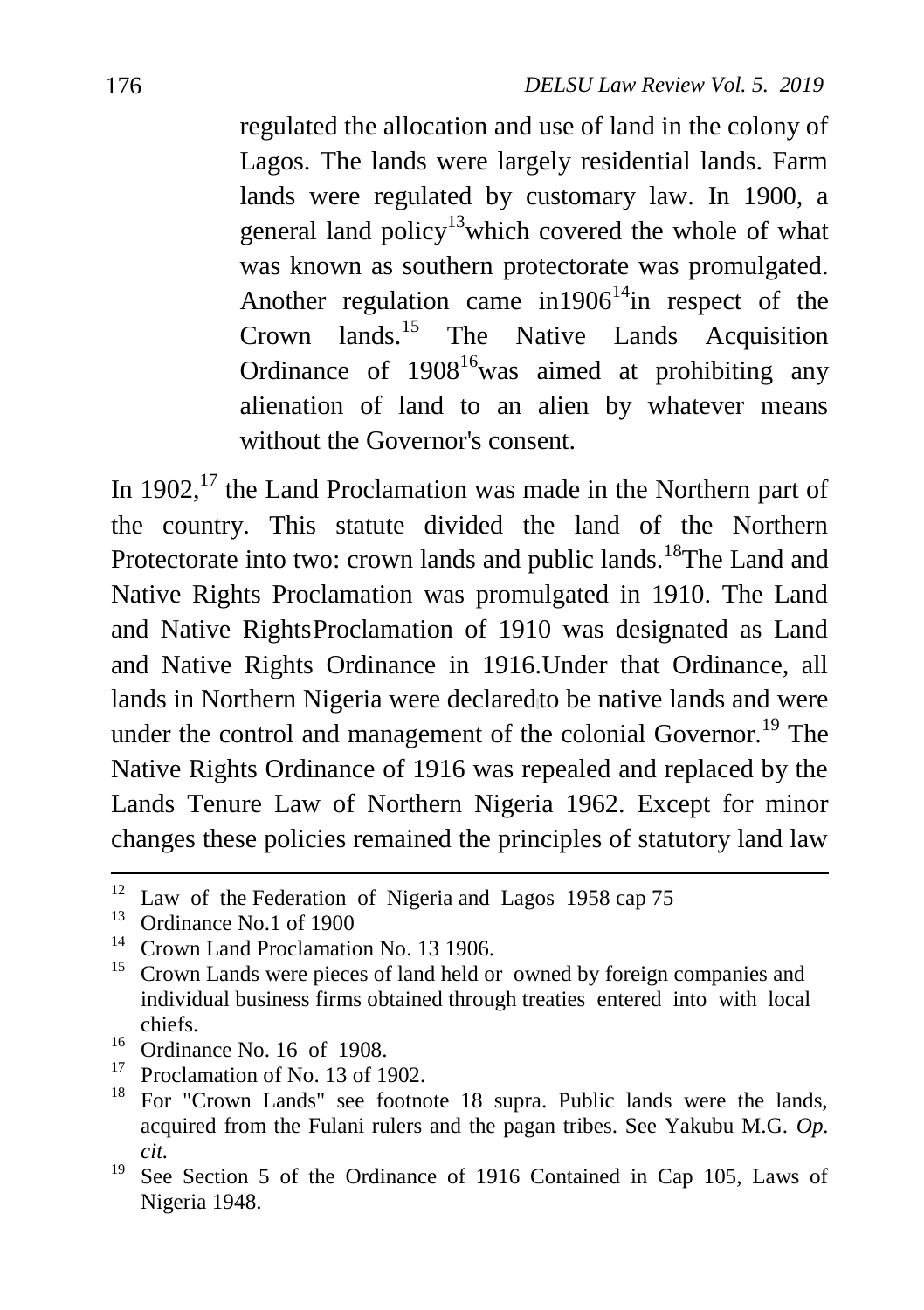in the Northern part of Nigeria before the promulgation of the LUA in  $1978^{20}$ 

# **Land Tenure Law in Nigeria Since 1978**

The promulgation of the LUA on 29<sup>th</sup> March 1978 had the effect of bringing the whole of Nigeria under one statutory land law.<sup>21</sup>Prior to the LUA, there was the problem of uncertainty of title particularly under the customary land tenure system in the south  $^{22}$ , beside this problem of uncertainty of title, the government was finding it extremely difficult to get: land for development., The compensation demanded by individuals for government acquisition of their lands most times were more than the cost of the public project. It became very imperative that government should intervene through legislation to correct the ills.<sup>23</sup>The preamble to the LUA sums up its objective, and it reads thus:

> Whereas it is in the public interest that the rights of all Nigerian to the Land in Nigeria should be asserted and preserved by law AND WHEREAS it is also in the public interest that the right of all Nigerians use and enjoy land in Nigeria and the national fruits thereof in sufficient quantity to enable them to provide for the sustenance of themselves and their families, should be assured, protected and preserved.

<sup>20</sup> <sup>20</sup> Yakubu M.G. *Op. cit.*

*Ibid...* 

<sup>22</sup> *Ogunbanlbi v Abowaba* [1951] 13 WACA 222, *Alli v Ikusebialla* [1985] 5 S.C 93.

<sup>&</sup>lt;sup>23</sup> Oio O. "Effect of Land Use Act on the Institution of Customary Tenancy" in the Land Use Act — Twenty-Five Years After, Department of Private and Property Law Faculty of INV, University of Lagos, 2003, Smith I.O.ed, 330.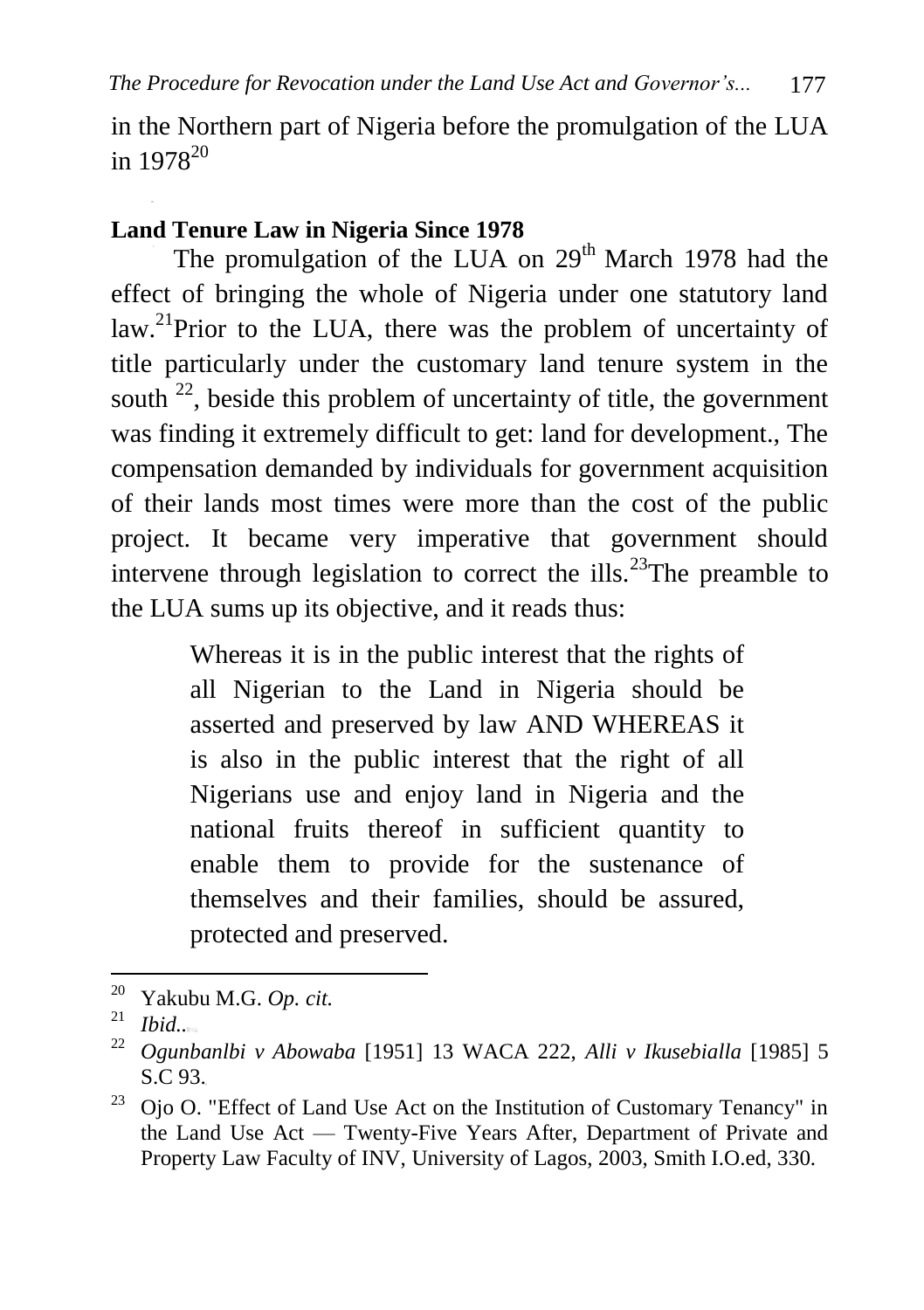The LUA, in the stead of the radical title (or ownership, communal or otherwise) introduced a right of occupancy as the highest proprietary interest that can be conferred. The introduction of right of occupancy under the LUA had the effect of extinguishing all forms of ownership (both under the customary law and common law) in favour of a right of occupancy. Section l of the LUA vests all lands comprised in the territory of each state of the federation in the Governor of that state and such land would be held in trust and administered for the common benefit of all Nigerians. When Section 1 is construed with the provisions relating to right of occupancy, the effect is that: since the commencement of the LUA, it is no longer possible to own land allodially. In *Salami v Oke*<sup>24</sup> the Supreme Court held thus:

> Absolute ownership of land is no longer possible since according to the provisions of Section 1, of the Act all lands comprised in the territory of each state in the federation are hereby vested in the Governor of the state and such land shall be held in trust and administered for the common benefit of all Nigerians.<sup>25</sup>

It is important to note that what is capable of ownership now is the right of occupancy.<sup>26</sup>

# **Types of Rights of Occupancy**

Under the LUA, two types of rights of occupancy were created. These are: statutory right of occupancy and customary right of occupancy. Both statutory right of occupancy and customary right

1

ш

<sup>&</sup>lt;sup>24</sup> [1987] 9-11 SC 43

<sup>25</sup> *Ibid* per Kawu J.S.C.

<sup>&</sup>lt;sup>26</sup> Oluyemi A.F. Revocation of Rights of Occupancy: Legal Framework in Nigeria, Lagos State Ministry of Justice, 2005, 22.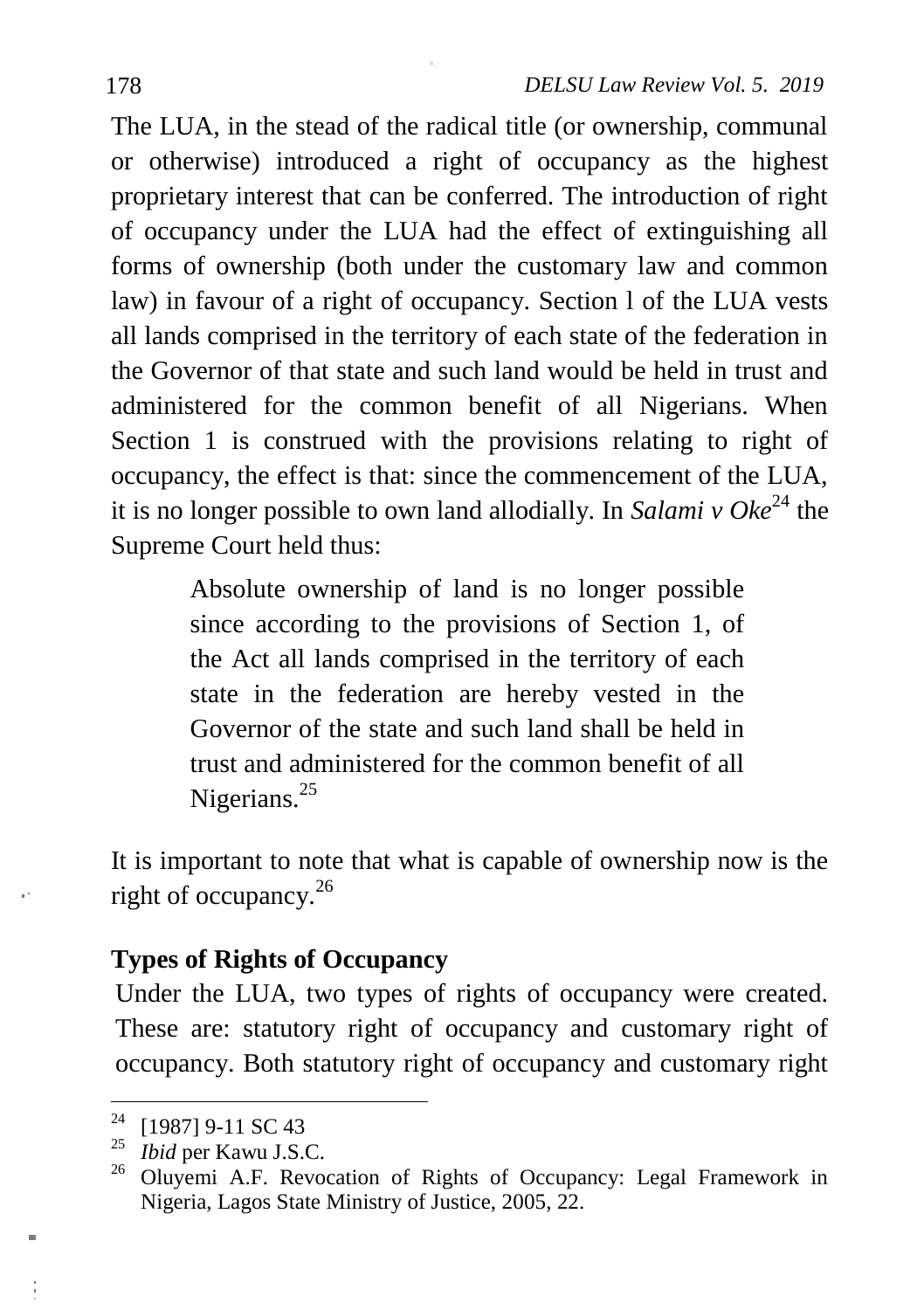of occupancy are of two classifications. The first is the statutory right of occupancy granted by the state Governor pursuant to Section 5(1) (a) of the LUA and the customary right of occupancy granted by the Local Government under section 6 (1) (a) of the LUA. The second classification is the statutory right of occupancy deemed to have been granted by the state Governor pursuantR0 Section 34 (2) of the LUA and the customary right of occupancy deemed to have been granted by the Local Government under Section 36 (2) of the LUA.<sup>27.</sup> In both cases of Statutory rights of occupancy and customary rights of occupancy there exist an actual grant as well as deemed grant. An actual grant is naturally a grant made by the governor of a state or a local government, while a deemed grant comes into existence automatically by the operation of law.<sup>28</sup>

## a) *Statutory Right of Occupancy*

By Section 5 of the LUA, the Governor can grant statutory right of occupancy to any person for all purposes in respect of land whether or not the land is situate in an urban area.<sup>29</sup> A person in whom a land is vested by virtue of section 34(2) of the LUA is deemed to be a holder of a statutory right of occupancy issued by the governor under the LUA.<sup>30</sup> Section 5 (2) of the LUA provides that 'upon the grant of a statutory right of occupancy under the provisions of

<sup>27</sup> <sup>27</sup> *Kyari v Alkali* [2001] 11 N.W.L.R. (pt 724), 412 at 440 per Iguh JSC see also *Provost, Lagos State College of Education & Ors v Edun* [2004] 6 N.W.L.R (pt 869) 476, at 499 per Iguh J.S.C.

<sup>28</sup> *See Savannah Bank (Nig) Ltd v Ajilo* [1989] NWLR (pt 97) 305, *Adisa v Oyinwola&Ors*[2000] 10 NWLR (pt 674)116.

<sup>29</sup> *Adeniran v Alao* [1992] 2 NWLR (pt. 223) 350. See also *Idakwo v Ilona* [1998] 3 NWLR (pt 541) 315*; Iyewev v Uli* [1999]13 NWLR (pt 634) 189, *Agundo v Gberbo* [1999] 9 NWLR (pt 617) 71, Tobi N. "The Land Use Act and Judicial Activism" 2003 vol. 23 JPPL 8.

<sup>30</sup> *Teniola v Olohunkin* [1999] 5 NWLR (pt 602) 280. See also *Jukoyi v Adesina* [1999] I0 NWLR (pt 624) 633.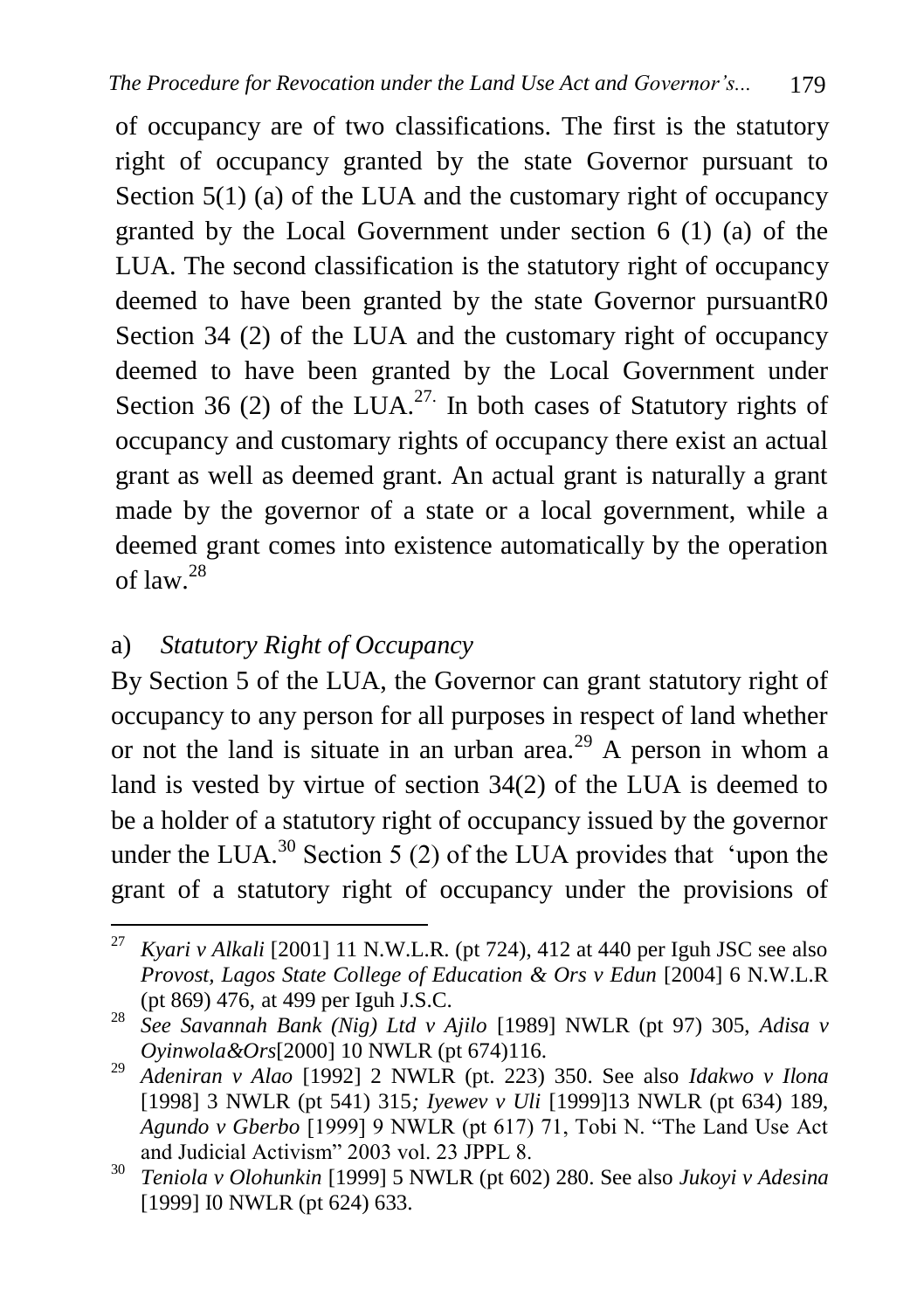subsection (1) of this section, all existing rights to the use and occupation of the land which is the subject of the statutory right of occupancy shall be extinguished."

The Supreme Court held that the rights that will be extinguished are mere licence or usufruct but not rights which are capable in law of being alienated.<sup>31</sup>The Supreme Court puts it thus:

> …Section 5 (2) is not concerned with the extinguishment of legally vested rights. The meaning of "all existing rights" as used there is limited. It is the right to use and occupation of land which are for less than and inferior to property rights. They may be mere Licence or usufruct but are never rights which are capable in Law of being alienated...Legally vested rights cannot simply be extinguished $32$

It is also important to note that where there is a subsisting statutory right of occupancy, the grant of another statutory right of occupancy over the same piece of land is invalid. In *Ilona v Idakwo*,<sup>33</sup> the right of occupancy granted to the appellants on  $24<sup>th</sup>$ April1984 over the land in dispute was held invalid by the Supreme Court because there was already a subsisting statutory right of occupancy over the land which had not been revoked. A Governor has inherent powers to revoke a right of occupancy if granted in

<sup>31</sup> <sup>31</sup> *Ibrahim v Mohammed* [2003) 6 NWLR (pt 817), 615 at 663. See also: *Dantsoho v Mohammed* [2003] 6 NWLR (pt 817), 457 at 493-494.

 $rac{32}{33}$  *Ibid.* 

<sup>[2003] 11</sup> NWLR (pt 830), 53 at 83-84.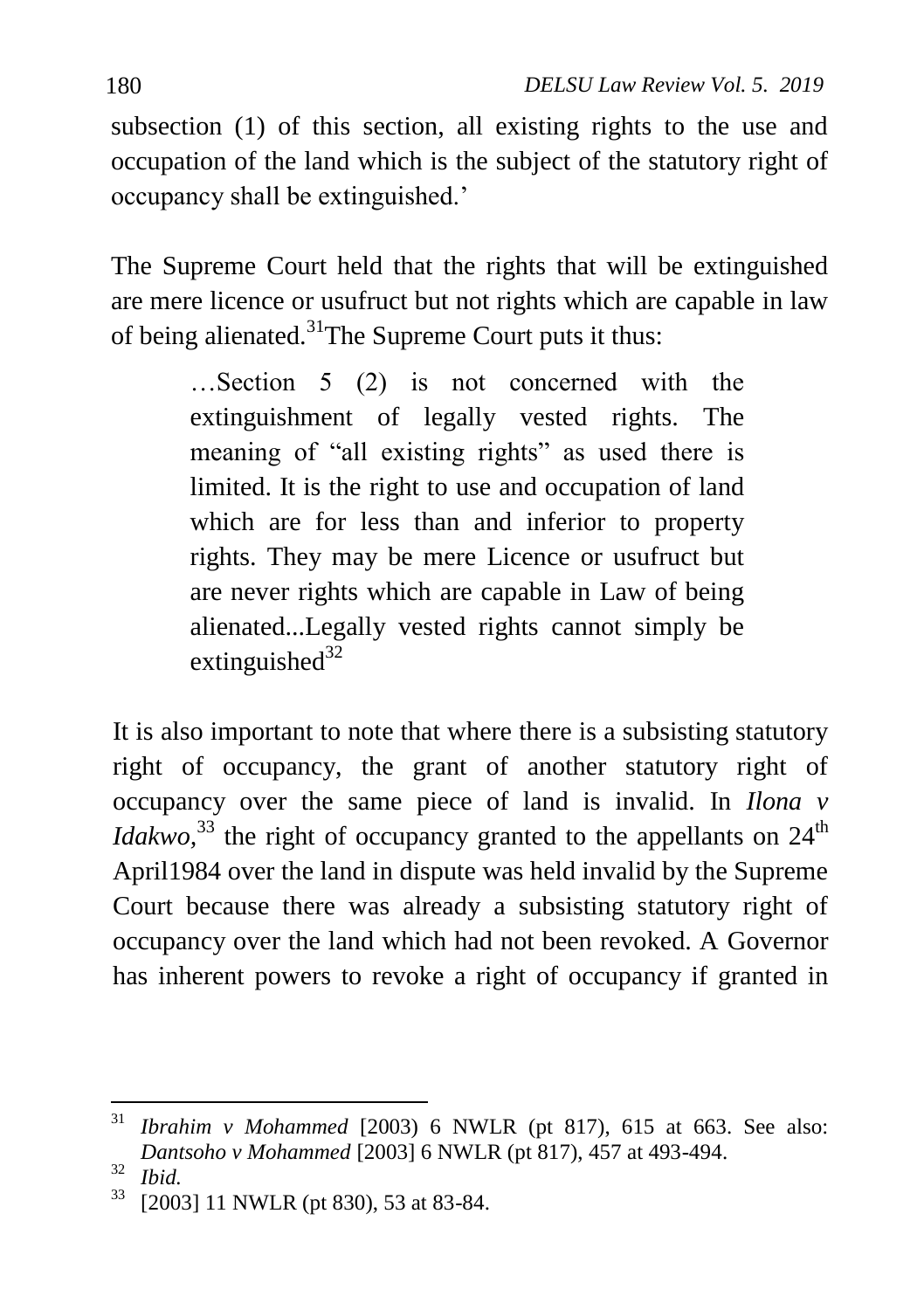error.<sup>34</sup> By the same token a Governor can cancel such a revocation on discovering that the revocation was made in error.<sup>35</sup>

# b) *Customary Right of Occupancy*

In *Dielu v Iwuno*<sup>36</sup> the Supreme Court held that by virtue of Section 6(1) of the LUA, 1978, a Local Government is empowered to grant a customary right of occupancy in respect of land not in an urban area for agricultural and other purposes. In *Awaogbo v Eze*,<sup>37</sup>the Supreme Court also held that Section 6, of the LUA, 1978 deals with the power of a Local Government in relation to land not in urban area. Section 6(3) makes it lawful for a Local Government to enter upon, use and occupy land within its area of jurisdiction for public purpose.

#### **Grounds for Revocation of Right of Occupancy**

The system of coercive public takeover of private land in Nigeria was before 1978, governed primarily by the Public Lands Acquisition Legislation<sup>38</sup> and the Land Tenure, Law,  $1962^{39}$  The former applied to the south and the latter in the northern states; The operation of the Public Land Acquisition Legislation was based on the concept of acquisition of land for public purpose. The operation of the Land Tenure Law. On the other hand, was premised on the concept of revocation of rights of occupancy for

<sup>34</sup> <sup>34</sup> *Ilona v Idakwo supra.*

<sup>35</sup> *Ilona v Idakwo supra.*

 $^{36}$  4 NWLR (pt 445) 622.

 $^{37}$  1995] 1 NWLR (pt 372) 393.

See e.g Public Land Acquisition Act, Cap 167 Laws of the Federation and Lagos of 1958; Public Lands Acquisition, Cap-113 Laws of Lagos State, 1973. Public Lands Acquisition Cap 126 Laws of Bendel State, 1976.

<sup>39</sup> N.N. No. 25 of 1962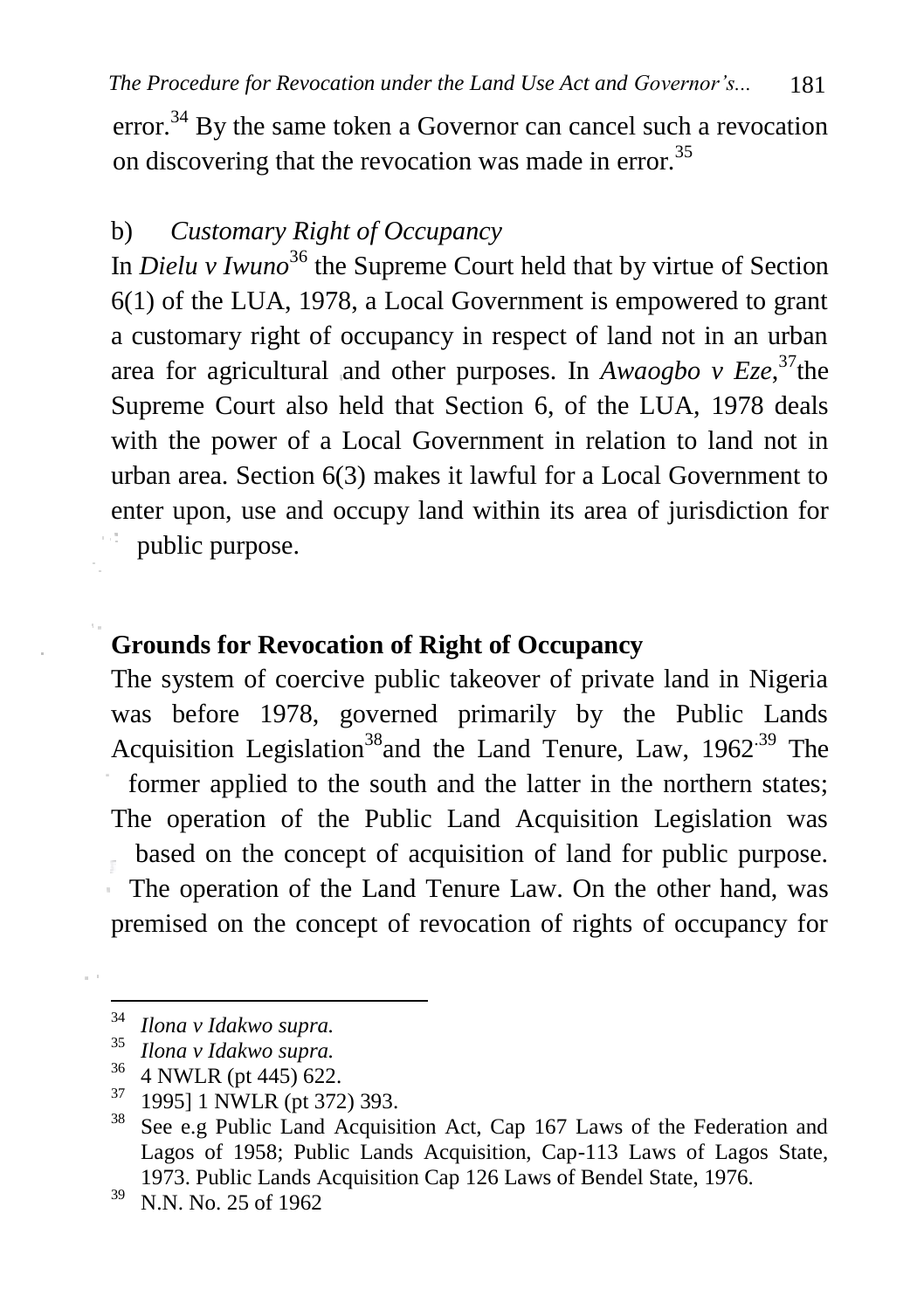good cause.<sup>40</sup> The enactment of the LUA in 1978 has witnessed a change in these concepts. $41$ 

The LUA in fostering uniform Land Tenure System in the southern and northern parts of the country introduced the notion of the revocation of the rights of occupancy for overriding public interest applicable countrywide<sup> $42$ </sup> Compulsory takeover of land by government is now through revocation of right of occupancy. It is important to note that revocation of rights-of occupancy under the LUA is not limited to public purpose. Rights over land can be revoked for breach of conditions of a grant.<sup>43</sup>

The word "revocation" was not defined by the LUA, but it has the effect of extinguishing all rights of a holder of right of occupancy. The Governor of a state has power to revoke a right of occupancy.<sup>44</sup> Section 28(1) of the LUA provide thus: "It shall be lawful for the Governor to revoke a right of occupancy for overriding public interest".45 Apart from "overriding public interest as a ground for a Governor's exercise of the power of revocation, a Governor may also revoke a statutory right of occupancy on the following grounds

a) A breach of any of the provisions which a certificate of occupancy is by Section 10 of this LUA deemed to contain.

1

<sup>44</sup> Land Use Act s 28(1).

<sup>&</sup>lt;sup>40</sup> Utuama A-A. "Compulsory Acquisition and Revocation Process" 1990-1993, Vol. 17, *Nig. J. Contemp-Law*, 28

<sup>41</sup> See *Saude v Abdullahi* [98914 NWLR (pt 116) 387 pp. 416-417, see also Utuama A.A. *Op-cit.*

<sup>42</sup> Utuama A.A. *Op-cit.*

<sup>&</sup>lt;sup>43</sup> Land Use Act s  $28(5)$ .

Land Use Act s  $28$  (2) and (3) explains what constitutes "overriding public interest).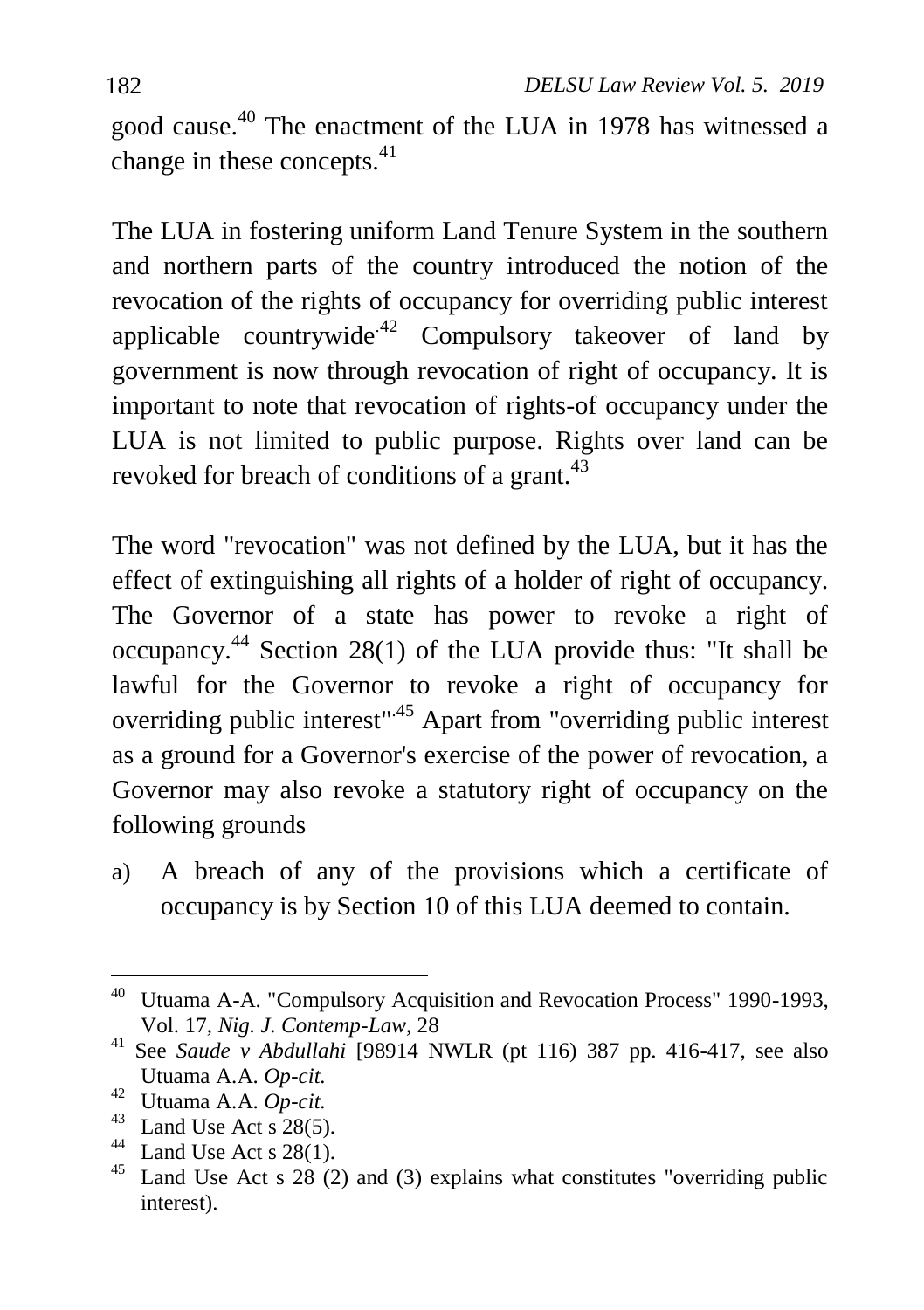- b) A breach of any term contained in the certificate of occupancy or in any special contract made under section 8 of the LUA.
- c) A refusal or neglect to accept and pay for a certificate which was issued in evidence of a right of occupancy but has been cancelled by the Governor under  $S.9$  (3) of the LUA<sup>.46</sup>

A Governor is also empowered under the LUA to revoke a right of occupancy in the event of the issue of a notice by or on behalf of the president, if such notice declares such land to be required by the Federal Government for public purposes<sup> $47$ </sup> The problem here is that the LUA did not state who should pay the compensation, leaving the holder of the right of occupancy in respect of such a land in a dilemma. It is important to note that where a Certificate of Occupancy is issued as a result of mistake or inadvertence on the part of the issuing official or concerned authority it cannot be said to be fake, false or fraudulent.<sup>48</sup> The apparent reason for this according to the Supreme Court is that there is no fraudulent intent.<sup>49</sup>

# **Procedure for Revocation**

The LUA<sup>50</sup> expressly laid down the procedure for a valid revocation and they include:

1. The revocation should be signified under the hand of a public officer duly authorized in that behalf by the Governor.<sup>51</sup>

 $\lambda$ 

<sup>46</sup> <sup>46</sup> Land Use Act s 28(5). See also Oluyemi A.F. *Op-cit*,; *Rossette Manufacturing Nig Ltd v M/S Ola Ilemobola Ltd &Ors [*2007] 14NWLR109, at 157-158, *CSS Bookshop Ltd v RTMCRS* [2006] 11 NWLR 531 582-583

 $^{47}$  Land Use Act s 28(4)

<sup>48</sup> *Yakubu v Jauroyel* [2014] 11 NWLR 205 at 223.

 $^{49}$  *Ibid.* 

<sup>50</sup> *Op-cit*.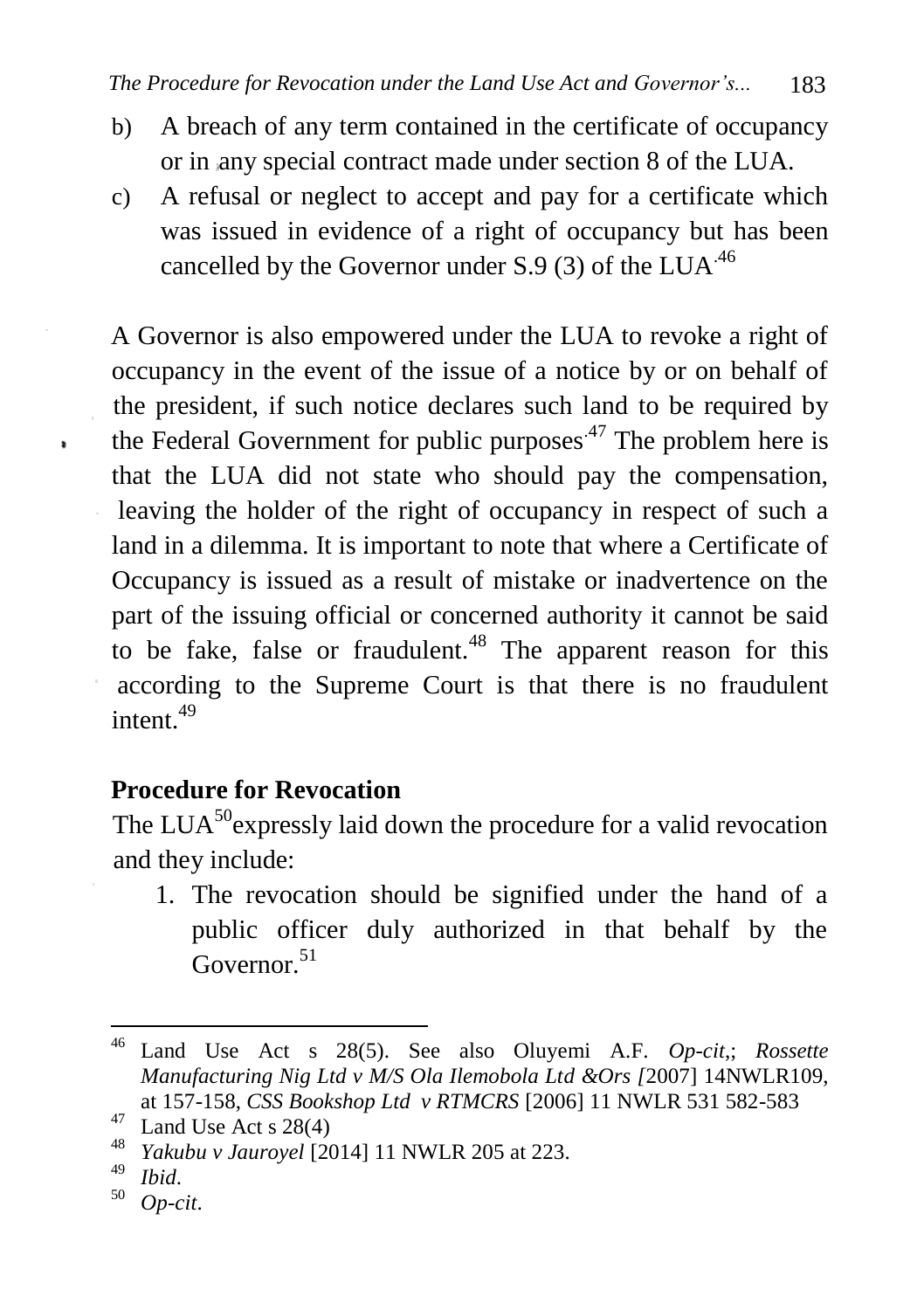- 2. Notice shall be issued stating the purpose of revocation that is either for public purpose or for breach of conditions of grant.<sup>52</sup> Any revocation for purposes outside those prescribed can be declared void.<sup>53</sup>
- 3. Notice shall be served on the holder<sup>54</sup>As regards mode of serving the Notice, section 44 of the  $LUA^{55}$  provides that:
	- a. by delivering it to the person on whom it is to be served or;
	- b. by leaving it at the usual or last known place of abode of that person; or
	- c. by sending it in a prepaid registered letter addressed to that person at his usual or last known place of abode; or
	- d. in the case of an incorporated company or body, by delivering it to the secretary or clerk of the company or body at its registered or principal office or sending it in a prepaid registered letter addressed to the secretary or clerk of the company or body at that office; or
	- e. If it is not practicable after reasonable inquiry to ascertain the name or address a holder or occupier of land on whom it should be served, by addressing it to him by the description of "holder" or "occupier" of the premises (naming them) to which it relates and by delivering it to some person on the premises or, if there is no person on the premises to whom it can be delivered, by affixing it, or a copy of it, to some conspicuous part of the premises.

 $^{54}$  Land Use Act s 28(6).

<sup>55</sup> *Op-cit*.

<sup>51</sup> <sup>51</sup> Land Use Act s 28(6) *Majiyglpe v A.G.*[1957] NRNLR 158.

<sup>52</sup> *Obikoya & Sons Ltd v Governor of Lagos State* [1997] 1 NWLR (pt 50) 385.

<sup>53</sup> *Ereku v Military Governor of Mid-Western State* [1974] 10 S.C. 59. *Osho v Foreign Finance Corp*. [1991] 4 NWLR (pt 184) 147.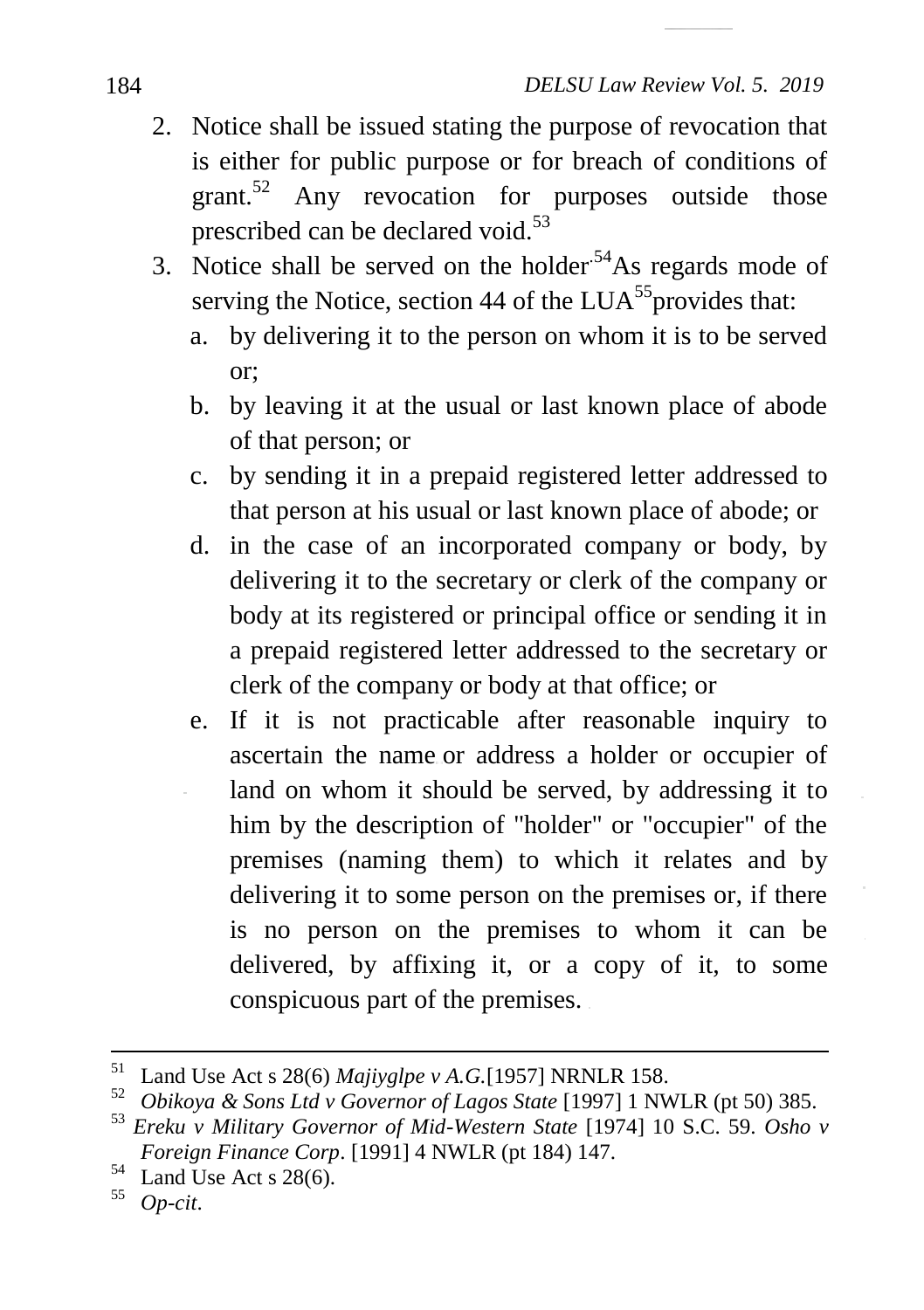- 4. Notice must be proved to have come to the knowledge of the person concerned i.e. there must be proof of receipt of such Notice.<sup>56</sup>
- 5. The holder's title only becomes extinguished on the receipt by him of the Notice or on such later date as will be stated in the Notice.<sup>57</sup>
- 6. Where the revocation is for public purpose (as against penal revocation under Section 28(5) of the LUA, the holder and the occupier shall be entitled to compensation for the value at the date of revocation of their unexhausted improvements or under the Minerals Act or the Petroleum Act or any relevant legislation as the case may be.<sup>58</sup>

### **Non-Compliance by Government**

In spite of this laid down procedure; there are still cases of noncompliance on the part of government. Non-compliance can either be in the form of improper notice/ lack of notice or failure of public purpose.

- a) *Improper notice/ lack of notice*
	- In *Osho v Foreign Finance*,<sup>59</sup> the Supreme Court held that the notice of revocation not having been duly served on the plaintiff was invalid. In *Nitel v Ogunbiyi,* <sup>60</sup> the Court of Appeal nullified a revocation notice that was not personally served on the property owner at the address known to the Government. The facts of the case were fairly straightforward.

<sup>56</sup> <sup>56</sup> *A.G. Lagos State v Sowande* [1992] 8 NWLR (pt 261) 589 at 601-602.

 $^{57}$  Land Use Act s 28(6) and (7).

<sup>&</sup>lt;sup>58</sup> Land Use Act s 29(1) and (2).<br><sup>59</sup> L10021.1 NSCC 521 or  $[1001]$ 

 $^{59}$  [1992] 1 NSCC 521 or [1991) 4 NWLR (pt.184) 157.

<sup>60</sup> 1992] 7 NWLR 543. see also *Oto &ors v Adojo & ors* [2003] 7 NWLR 636, *Gwar v Adole* [2003] 3 NWLR 516.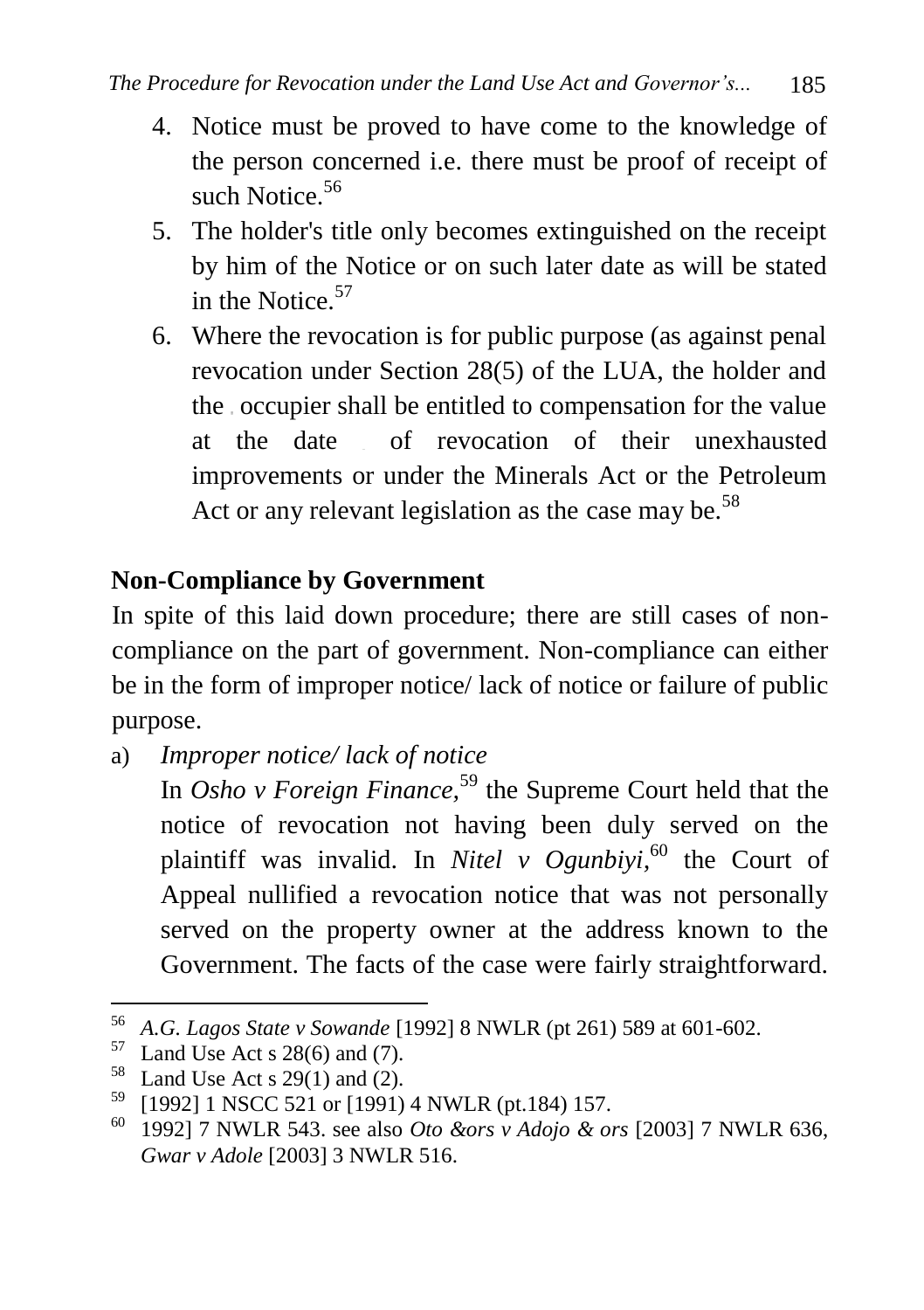By a notice issued by the Kwara State Government, it purportedly acquired the respondent's large tract of land adjacent to the General Post Office for the purpose of construction of telephone exchange building for the Appellant. The respondent had four structures on the said land and at all material times resident in Lagos, a fact which the appellant conceded. The notice of compulsory acquisition was not served on the respondent in Lagos where he resided but was pasted on the building.

The respondent thereupon instituted an action challenging the validity of the said acquisition and averred that since the service of the notice was not personal, the revocation was invalid and acquisition illegal. The Court of Appeal upheld the respondent's claim that the right was not properly revoked as laid down in section 28 (6) LUA. Achike J.C.A., in the case held that the requirement of section 28 (6) is that a notice of revocation of a right of occupancy must be served personally on the holder and any such notice purporting to revoke the right of occupancy by any officer duly authorized by the Governor is ineffectual if it fails to comply with this requirement. Explaining the rationale for this, Achike J.C.A. stated that:

> The purpose of giving notice of revocation is to duly inform the holder of a right of occupancy of the steps being taken to extinguish his said right of occupancy. It will be quite invidious to accept any substituted service as a proper service of notice of revocation when the residence and whereabouts of the holder are within the knowledge of the party serving the notice. This, will hardly accord with good sense or common sense. That will be erecting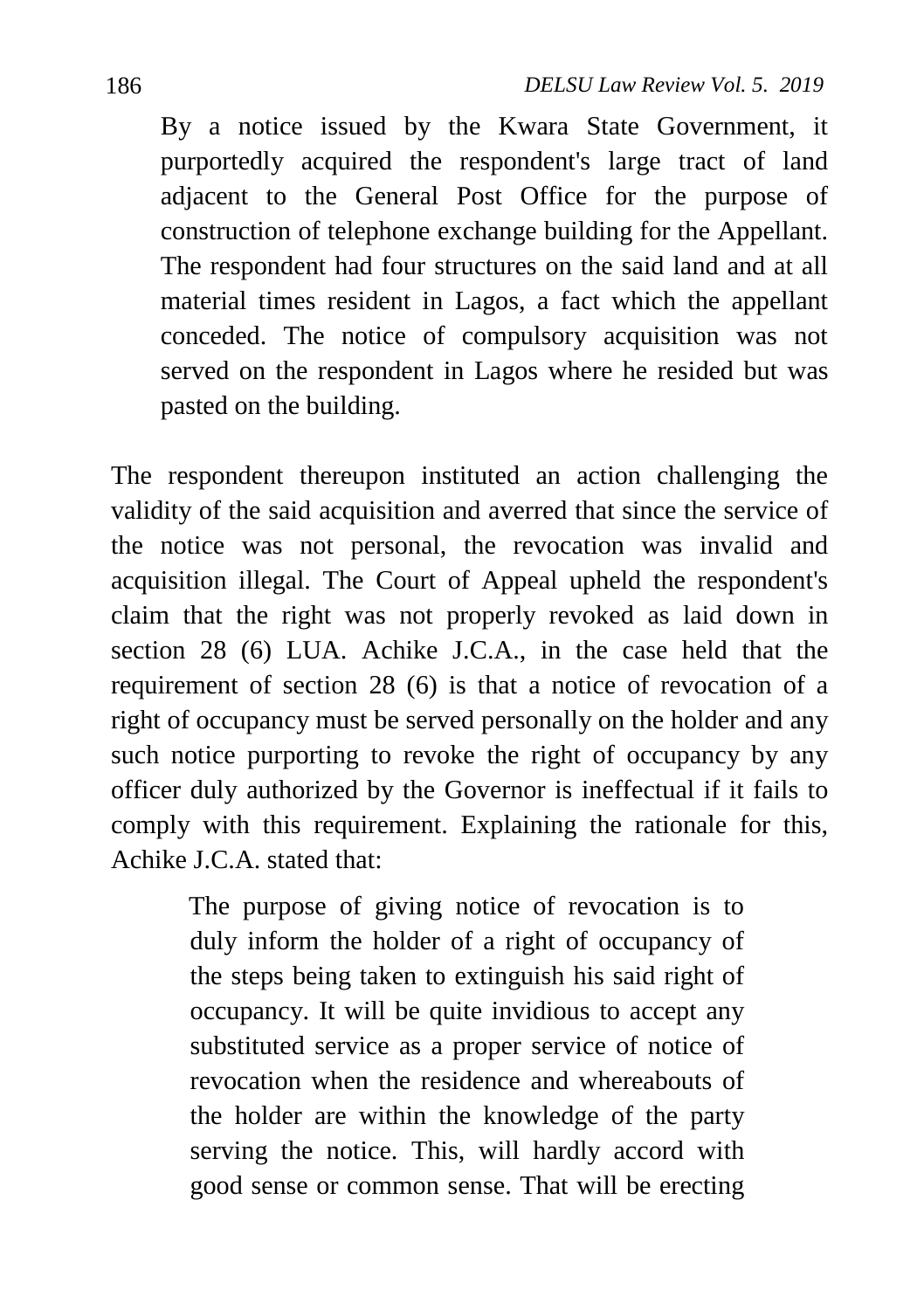an imminently dangerous precedent at the hands of mischief makers outside the contemplation of the combined effect of Section 28 (6) and (7) and 44.

In *Gwar v Adole,<sup>61</sup>*no notice of revocation was served on the appellant and Mangaji J.C.A. delivering the judgment of the court held thus:

> In my judgment notice of revocation of title and serving such notice to the person affected are twin requirements that have to be complied with strictly. I have gone through the record over and over but could find no evidence that the appellant's title over the land in dispute was duly revoked and the notice of revocation properly communicated to the appellant. All that, was to it was that appellant's land was simply converted to a layout, an act that was the wont of the Military Governments. No notice was ever prepared by a public officer duly authorized by the Military Governor in that behalf not to talk of serving same on the appellant. Given the above grave lapses, I am convinced beyond doubt that the issuance of the certificate of occupancy over the appellant's land by the Governor thus signifying title is invalid…That title was not revoked by the Governor, and his existing rights to the use and occupation of the land therefore remain extant.  $62$

 $\overline{a}$ 

 $61$  [2003] 3 NWLR 516.

<sup>62</sup>  *Gwar v Adole supra* at 550-551.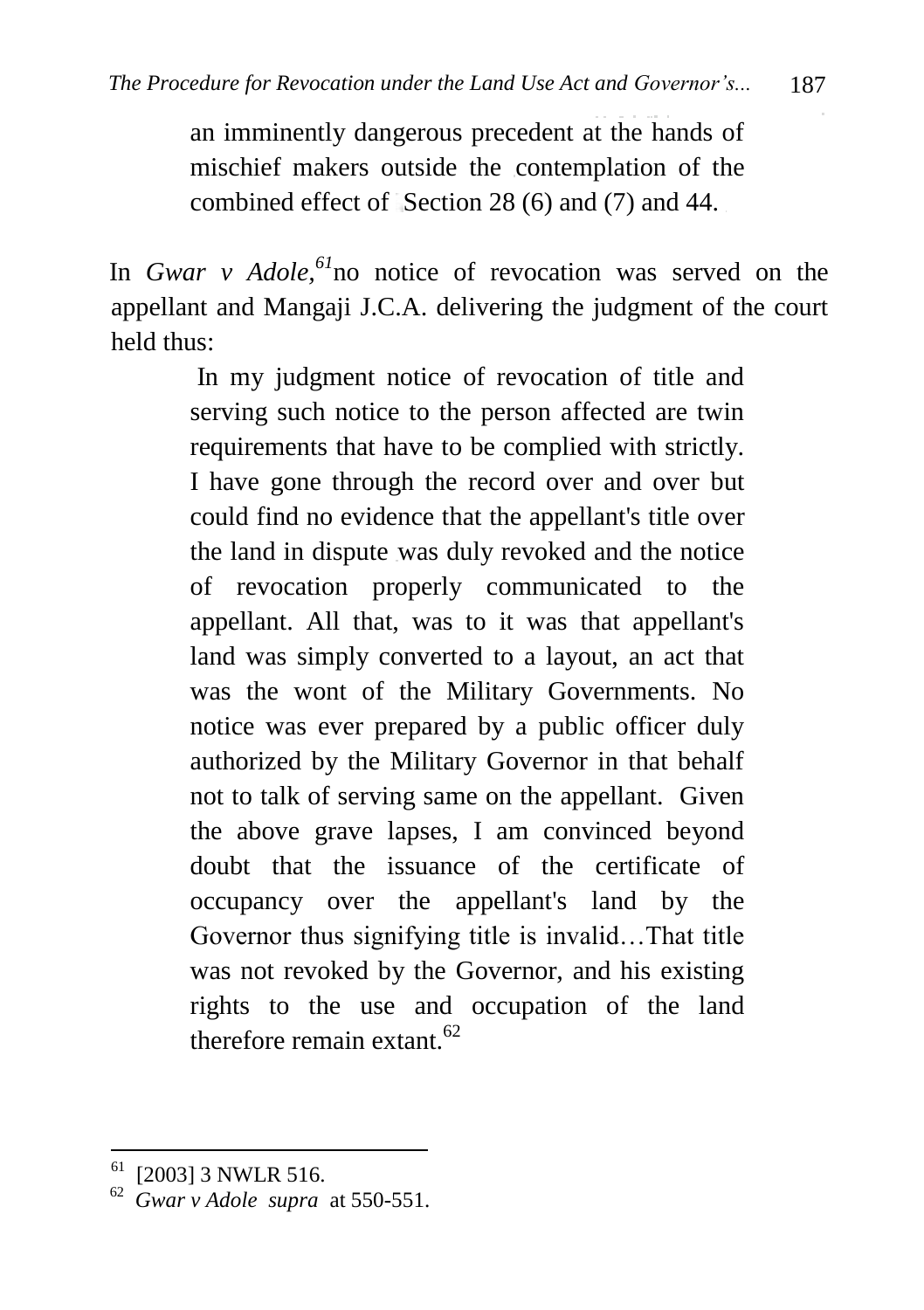Commenting further on the need for proper service, Nnaemeka-Agu J.S.C. in *Attorney General of Bendel State v Aideyan*<sup>63</sup> stated that:

> It must be borne in mind that acquiring a person's property compulsorily is prima facie a breach of his entrenched fundamental right to his property. As his right to his property is therefore, his fundamental right, he is entitled to make representations against such a compulsory acquisition or claim compensation therefore, or appeal or petition against it. So, he is entitled to a protection of that right to his property by exercising his right to fair hearing. It is only by exercising it that justice can be assured in that matter, this clearly implies that he can correct or controvert any ground put forward for the acquisition or raise any irregularities in the acquisition procedure... As no one can defend the unknown, it is only by service of a true and proper notice in the manner prescribed by law that the expectations of the owner's entrenched constitutional rights in the matter could be guaranteed and satisfied.<sup>64</sup>

b) *Failure of Purpose and Principle of Reversion* One area of non-compliance as earlier stated is where there is a failure of purpose. Failure of purpose could arise in many ways. It could arise where part of the land was used for the public purpose for which it was acquired and the remnant

 63 [1989] 1 All N.LR. 663.

<sup>64</sup> *Attorney General of Bendel State v Aideyan supra* at 685.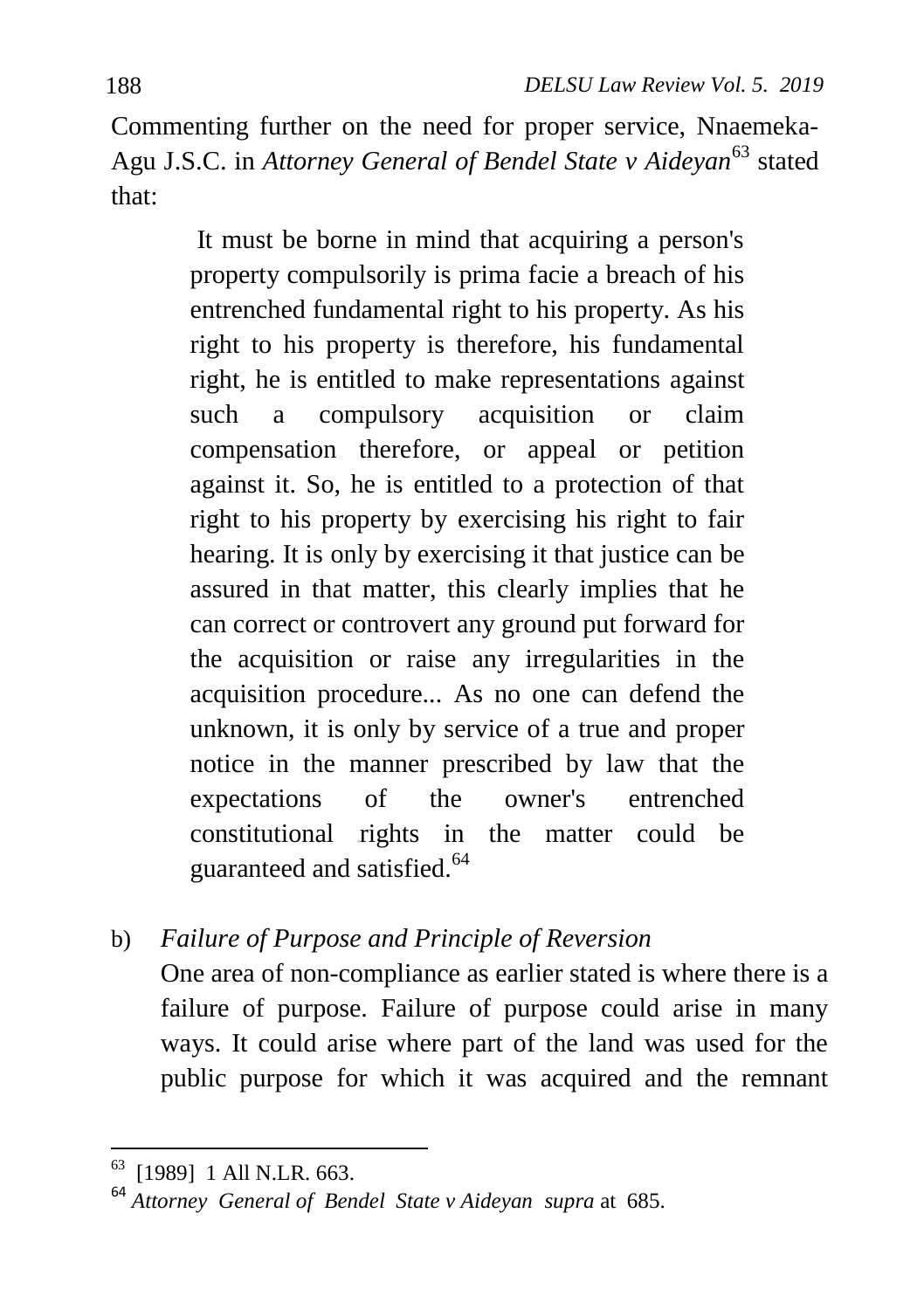shared by the acquiring authority to private individuals.<sup>65</sup>The second is where private citizens are divested of their land under section 28 but the Governor later reallocated the land to private interest.<sup>66</sup>The question flowing from these scenarios is whether land should be allowed to revert to the original owner or the Governor should be allowed to hold onto the land -in trust until when the acquired land will be required for similar public purpose.<sup>67</sup>The LUA did not lay down the procedure to follow when there is a failure of purpose but' the issue of failure of purpose has received judicial construction. In *Foreign Finance Corporation v Lagos State Development Property Corporation*, <sup>68</sup> it was decided that when Government acquired land for public purpose it must be used for that purpose only and when the public purpose for which a person's land is acquired fails the land reverts back to the original owner<sup>.69</sup> Also, if land is compulsorily acquired for a public purpose A for instance, it cannot be used for another public purpose. Usage for another public purpose has been interpreted to mean failure of purpose for which it has been held that such land ought to be returned to the original owner.

<sup>66</sup> Amokaye O.G. *op-cit.*

<sup>65</sup> Amokaye O.G. "The Land Use Act and Governor's Power to Revoke in Land: A Critique" in the Land Use Act-Twenty-five years After, Lagos, Department of Private and Property Law, Faculty of Law, University of Lagos, 2003, 261-262. one -example was the Osborne Land in Lagos which was acquired for erection of electricity grid and power station but was later shared by the officials to construct private houses. See the Federal Government. White Paper on Federal Land and Buildings in Nigeria otherwise called "Brig-Oluwole Rotimi's Repot" submitted to the President- The report indicted many public functionaries and such land must be returned to the government.

<sup>67</sup> *Ibid.*

<sup>68</sup> 3. LRCN 894.

<sup>69</sup> *Obikoya & Sons Ltd v Govt. of Lagos State* (1987) 1 NWLR (pt 50), 385.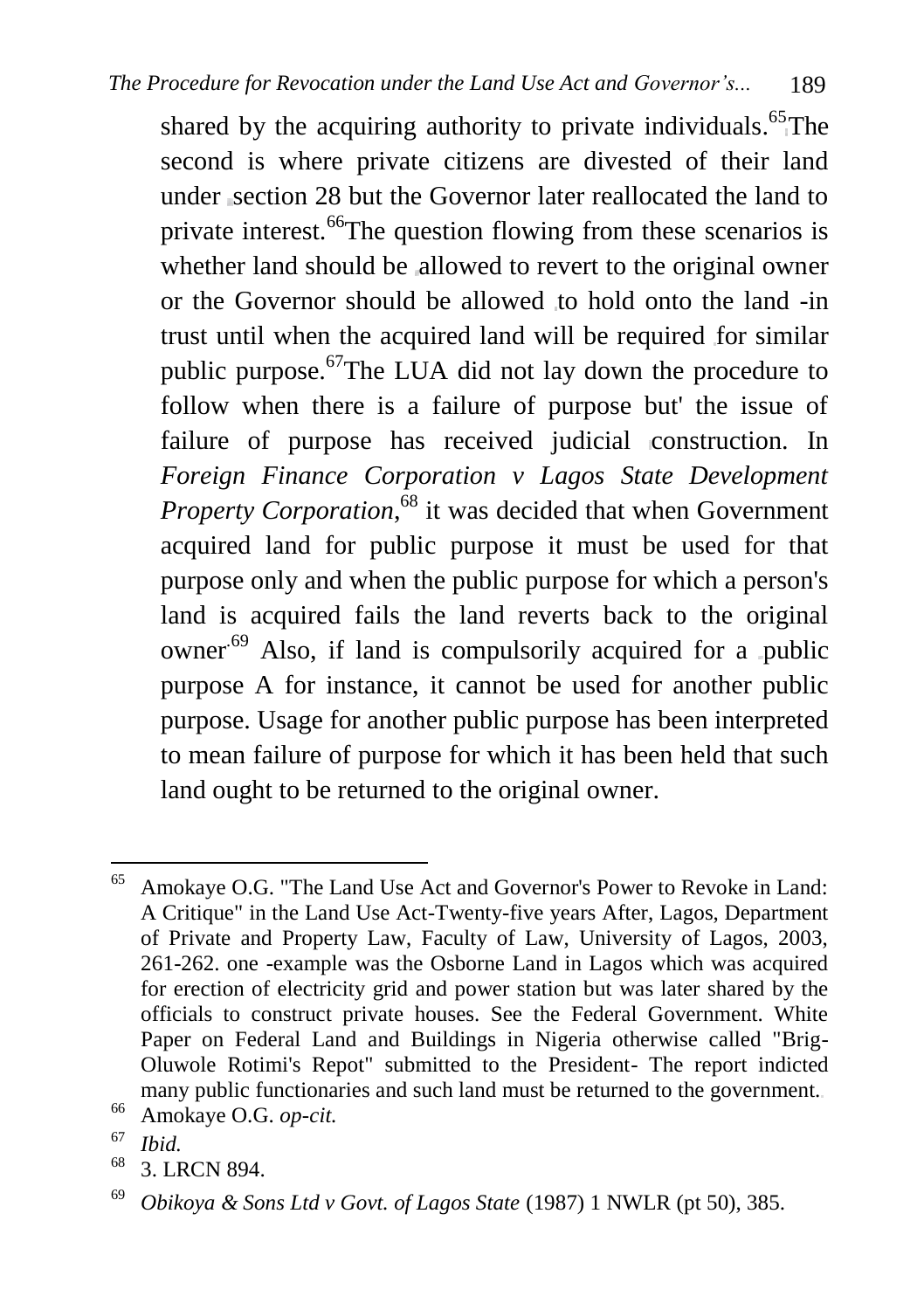*In Akinde & ors v The Federal Government of Nigeria &Ors,<sup>70</sup>* the land in dispute was acquired for Federal Low Housing Scheme. The original Scheme was abandoned and another — a "Sight and Service<sup>"71</sup> Scheme was introduced. It was held that since the land in question could no longer be used for the purpose for which it was acquired i.e. for Federal Government Low Cost Housing Scheme, the defendant ought to have returned same to the plaintiffs. It is also important to note that where land is acquired for public purpose and subsequently granted to a private company to execute a programme at a profit for the government it would still be considered as invalid. In *Ajibulu v Lawson &Ors,* <sup>72</sup> the respondent's land was acquired by the Ogun State Government and later granted it to the  $2<sup>nd</sup>$  appellant, a private company; it was held that the compulsory acquisition of the respondent's land only for the purpose of transferring it to the  $2<sup>nd</sup>$  appellant (a Private Company) is invalid and not for a public purpose, notwithstanding that the  $2<sup>nd</sup>$ appellant used the land in carrying out Economic, Industrial and Agricultural Development, same government activities.

# **Principle of Interpreting Expropriatory Statutes**

The courts have enjoined strict adherence to formalities prescribed for the acquisition of proprietary rights.<sup>73</sup> Where there is a failure to comply, *Fortissime contra proferentes* principle of

í.

 $\overline{a}$ <sup>70</sup> Unreported, Suit No. FHC/L/CS/629, 198 delivered on  $4/7/2007$  by Justice Oyindamola Olomojobi.

 $71$  'Sight and Service" Scheme is the laying out of land into plots and provision of "Services" such as roads, drainages and electricity. It is also an indirect housing scheme by the government. The land laid out in plots are the ''Sights" while the amenities are 'Services", The "Sight", is sold to members of the public to build while "Services" are provided by the government. This kind of scheme is usually embarked upon to avoid the high cost of a Direct Scheme.

 $\frac{72}{73}$  [1991] 6 N.W.LR. (pt 195) 44.

<sup>73</sup> Oluyemi A.F. *op. cit*. p. 53.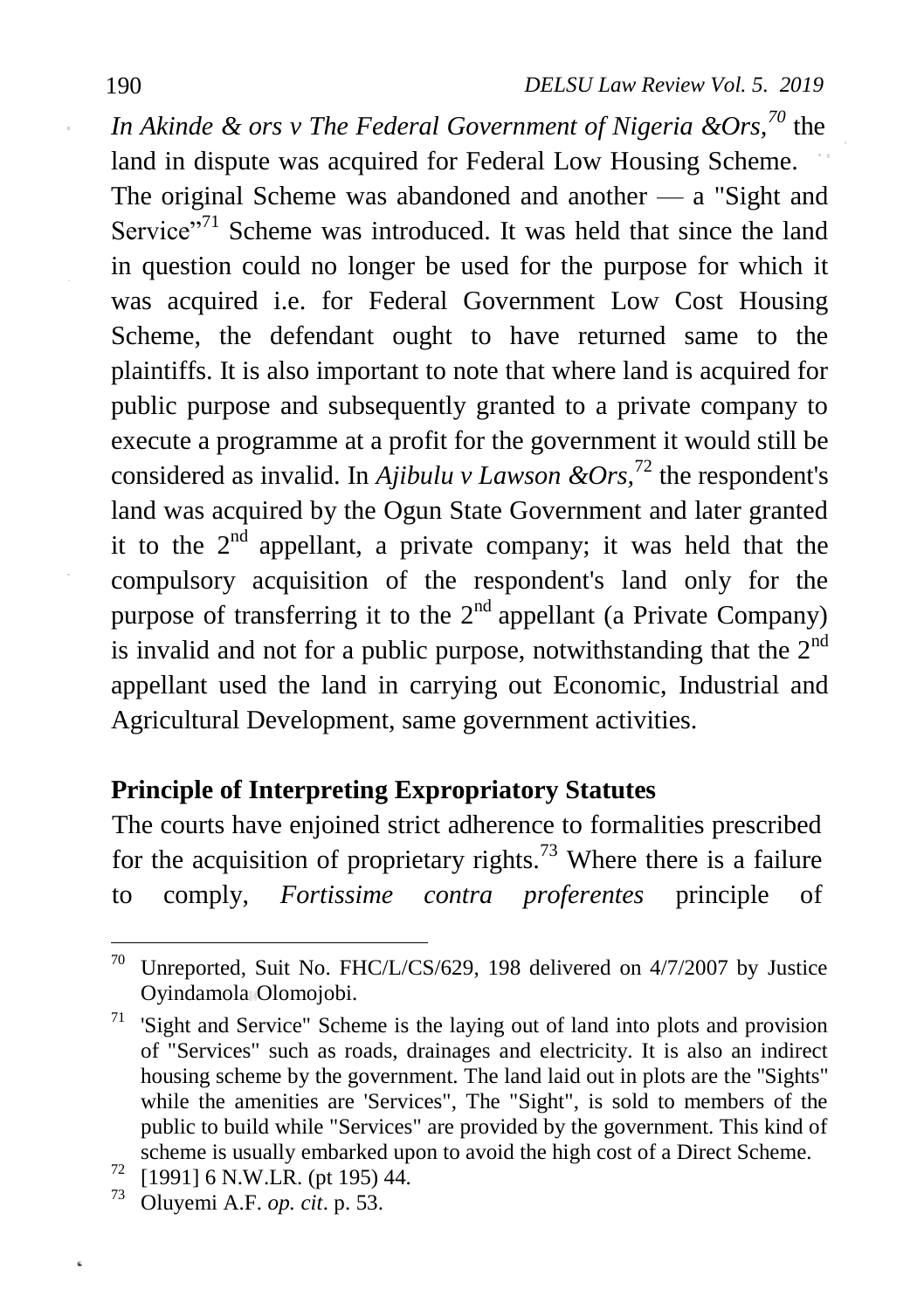interpretation is employed. In *Bello v Diocesan Synod of Lagos*, 74 the Supreme Court stated thus:

> The Principle on which the courts have acted from time immemorial is to construe *FortissimeContra Proferentes* any provision of the law which gives them extraordinary powers of compulsory acquisition of the properties of citizens... when an owner of property against whom an order has been made under the Act comes into this court and complains that there has been some irregularity in the proceedings that he is not liable to have his property taken away, it is right I think that his case should be entertained sympathetically and that statute under which he is being deprived of his rights to property should be construed strictly against the local authority and favourably towards the interest of the applicant. <sup>75</sup>

The writer is encouraged by such principle of interpretation because the principle of interpretation is an effective tool to curb the excesses of government in their irregular procedures in acquiring private property.

# **Compensation**

One issue which arises for consideration after a valid revocation of right of occupancy is the need to compensate the right holder. Compensation is payable under the LUA upon the revocation of a right of occupancy or public purpose or for the extraction of building materials by government only on unexhausted

<sup>74</sup> <sup>74</sup> [1973] 3 S.C 103 at 130 see also *Ajibulu v Lawson &Ors supra* at 65-66.

<sup>75</sup> *Bello v Diocesan Synod of Lagos*, *supra* at 130.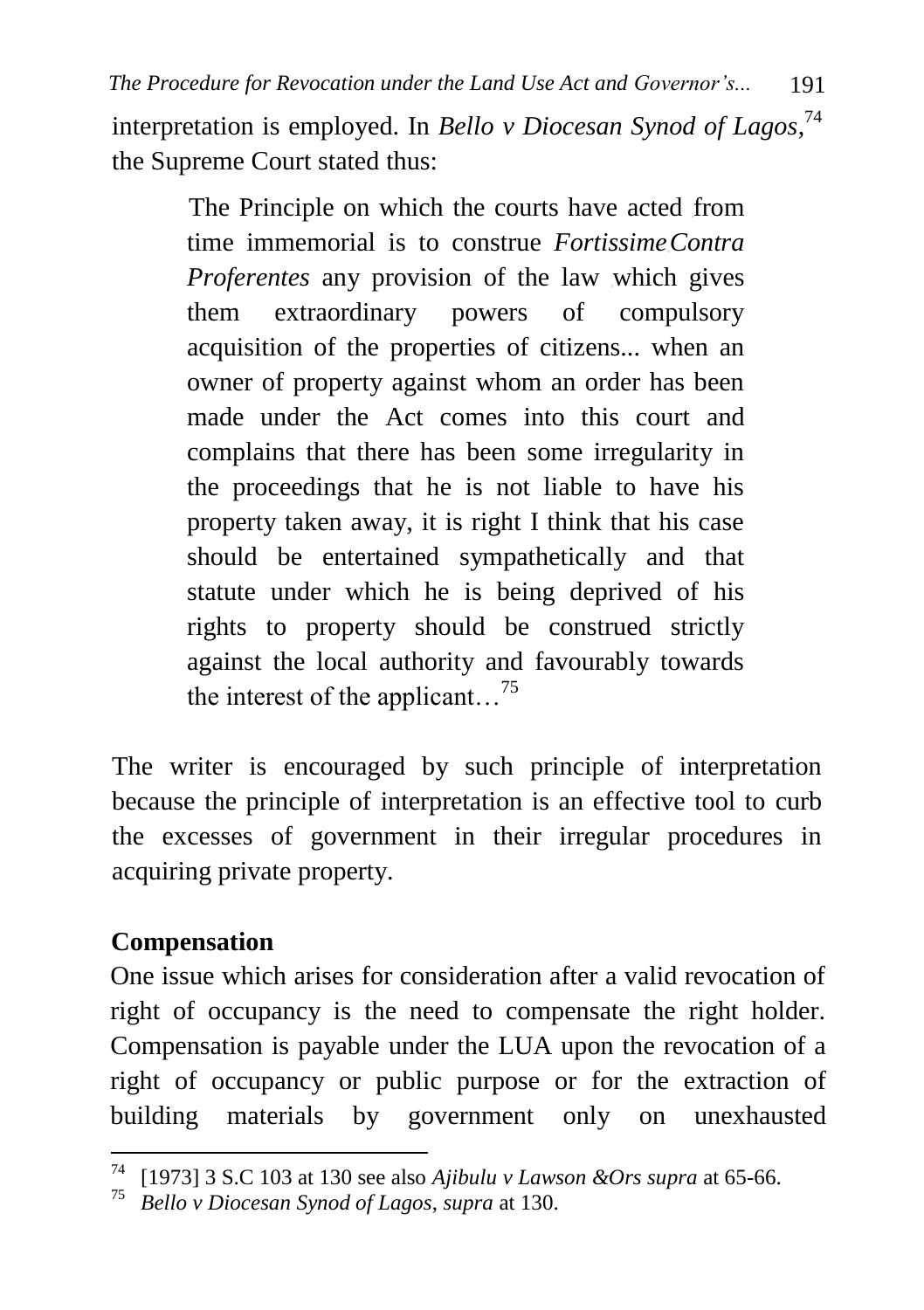improvement<sup>76</sup> and not for a bare land. Section 44 (1) of the Constitution<sup>77</sup> makes it mandatory for compensation to be paid to the holder of a revoked right. It provides thus:

> No moveable property or any interest in an immovable property shall be taken possession of compulsorily and no right over or interest in any such property shall be acquired compulsorily in any part of Nigeria except in the manner and for the purposes prescribed by a law that, among other things.

- (a) requires the prompt payment of compensation<sup>78</sup> therefore; and
- (b) gives to any person claiming such compensation a right of access for the determination of his interest in the property and the amount of compensation to a court of law or tribunal or body having jurisdiction in that part of Nigeria.

The Constitutional provision above when read in conjunction with Section 29 of the LUA makes it mandatory for payment of compensation to the holder of the revoked right. The Supreme

 $\overline{a}$  $76$  Land Use Act s 29 (1) "Unexhausted improvements" is defined as "anything of any quality permanently attached to the land, directly resulting from the expenditure of capital or labour by an occupier or any person acting on his behalf, and increasing the productive capacity, the utility or the amenity thereof and includes buildings, plantations of long-lived crops or trees, fencing, wells, roads and irrigation or reclamation works, but does not include the result of ordinary cultivation other than growing products" , see also Land Use Act s 51 (1).

 $^{77}$  Constitution of the Federal Republic of Nigeria 1999.<br><sup>78</sup> Underlining mine for emphasis

Underlining mine for emphasis.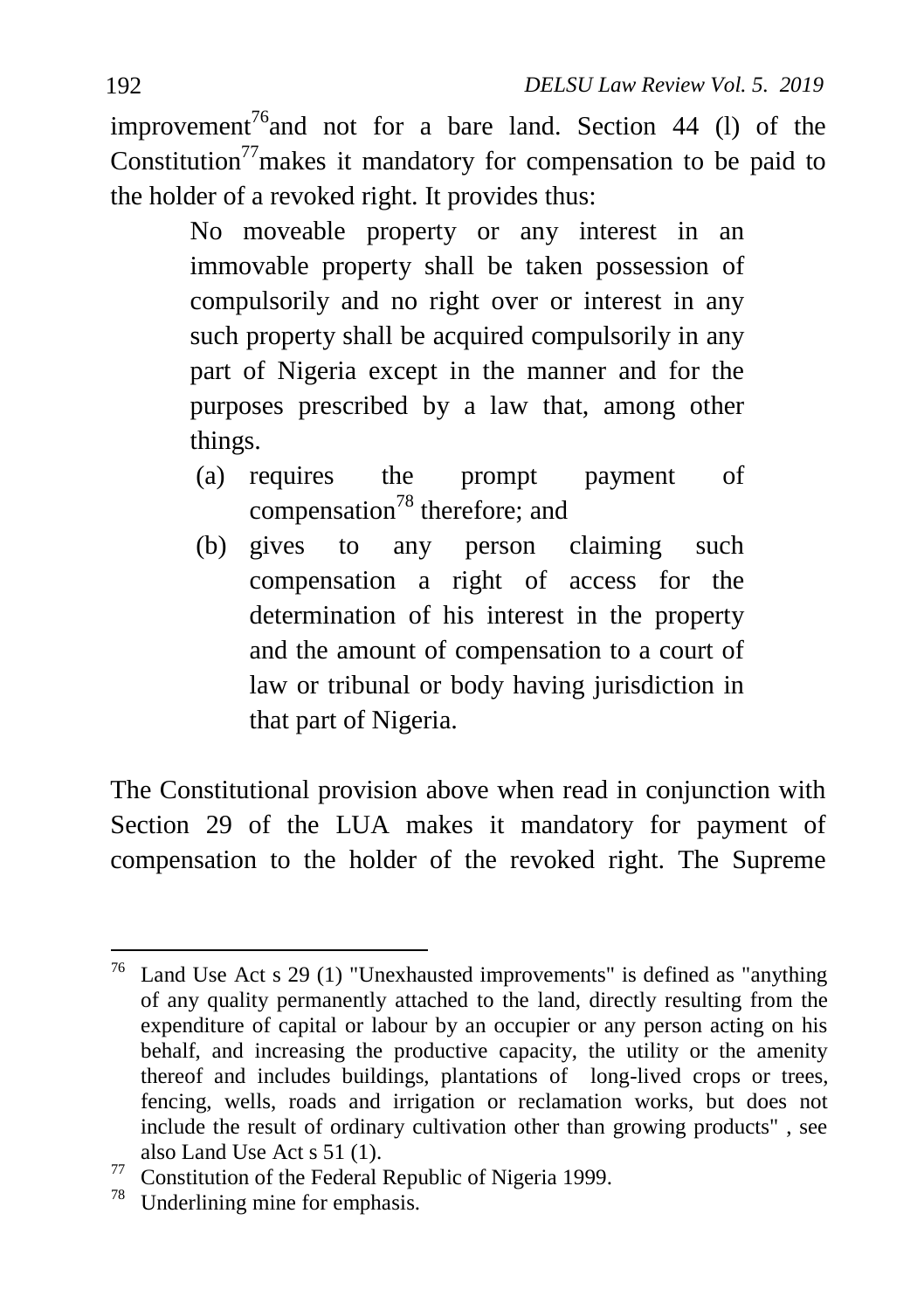Court also recognizes the right of a citizen to compensation. In *Osho v Foreign Finance & Anor*<sup>79</sup> it opined thus:

> When a revocation of a right of occupancy is validly done under the Land Use Act, the citizen whose right of occupancy is so revoked is under Section29 (1) of that Act entitled to compensation for the value of the land at the date of revocation of their exhausted improvements…In the instant appeal and having regard to the findings of the learned trial Judge on the existence of buildings and installations on the land in dispute, it is difficult to see how the appellants could have escaped liability topay compensation for the structures put on the land by pleading revocation under the Land Use Act. The only difference is in the method of proof. $80$

It should be noted that payment of compensation is not a prerequisite to valid revocation but only a fall out of it. Where the right of occupancy revoked is in respect of land required for mining purpose or oil pipelines or other purposes connected with the mining and oil pipeline, the occupier will be entitled to compensation under the appropriate legislation of the Mineral Act or Mineral Oil Act or any legislation replacing it.<sup>81</sup>

#### *Non-Entitlement to Compensation*

One worrisome aspect of the LUA is that where the right of occupancy is revoked for public purpose only the "holder" and "Occupier" that are entitled to compensation for the value at the

 79 [1991] 4 NWLR (pt.184) 157.

<sup>80</sup>  *Osho v Foreign Finance & Anor supra* at 197-198 per Obaseki JSC.

 $81$ . Land Use Act s 29(2).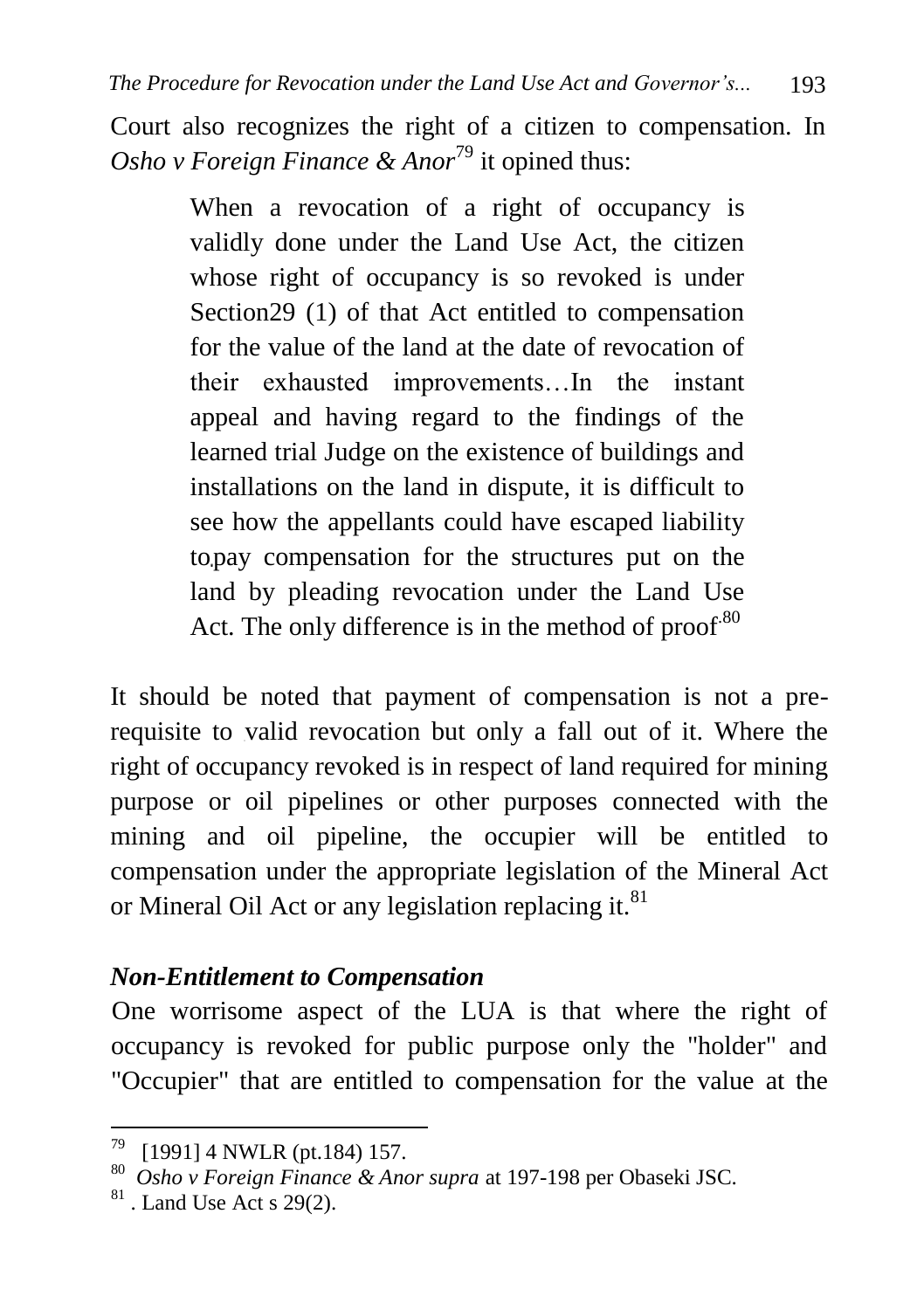date of the revocation of their unexhausted improvements on the land.<sup>82</sup> The meaning of "holder" and 'occupier" under the LUA does not include the mortgagee.<sup>83</sup> This may have the effect that though the mortgagee has the right to the improvements on the land, (which is the security for, his debt) yet on revocation, the mortgagee has no right to the compensation monev.<sup>84</sup>

It appears that there is no judicial pronouncement on the point in Nigeria. However, the issue arose in the Tanzanian case of *Manyara Estates Ltd &Ors v. National Development Credit*  Agency,<sup>85</sup> where under the Land Ordinance<sup>86</sup>compensation for improvements on land upon a revocation of aright of occupancy was only payable to the "Occupier". The Court held that the mortgagee was not in the position of the "Occupier" and therefore was not entitled to receive the compensation, and that the charge created by the mortgage did not attach to the compensation into which the right of occupancy had been converted. The court also started further that the doctrine of tracing could not be applied in the circumstances because of the absence of any fiduciary relationship on the part of the paying authority to the mortgagee. The non-entitlement of compensation to a mortgagee under the LUA shows the precariousness of the right of occupancy as a mortgage security. Prof R.W James<sup>87</sup>has suggested a way out of such problem when he said that:

1

 $82$  Land Use Act s 29 (1) and (2).

<sup>83</sup> . Land Use Act s 51.

<sup>84</sup> Essien E. "Land Use Act and Security in Real Estate in Nigeria" in the Land Use Act — Twenty-Five Years after Lagos, Department of Private and Property Law; Faculty of Law, University of Lagos, 2003, 279-300.

<sup>85</sup> [1970] E.A. 177.

 $rac{86}{87}$  Cap. 133 (of Tanzania).

Nigerian Land Use Act: Policy and Principles, University of Ife Press Ltd, 1987, pp.177-179.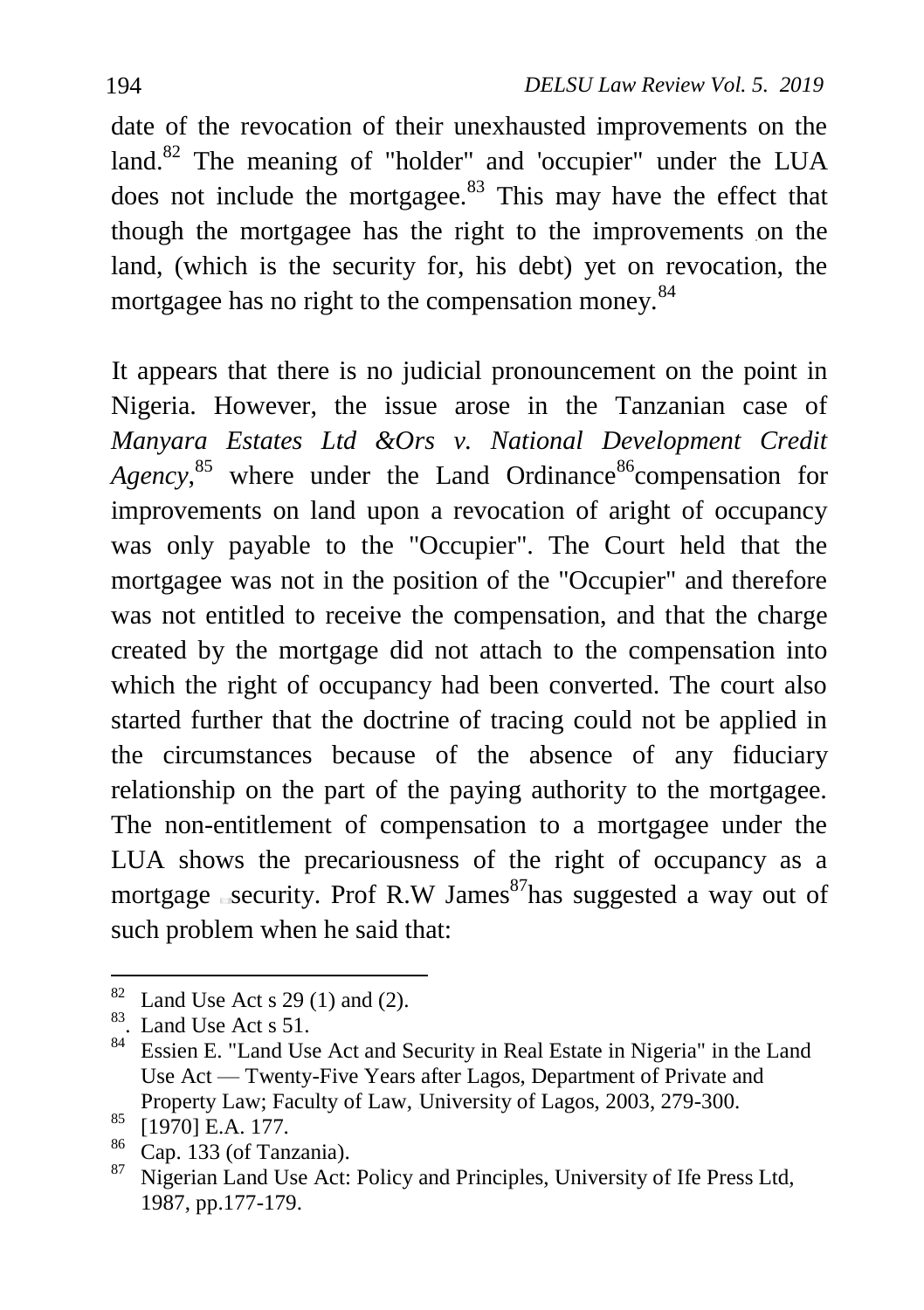**…**It is necessary for legislation to state clearly that in the event of revocation of a right of occupancy the compensation payable in respect of unexhausted improvements or any alternative property granted to the right holder in lieu of compensation shall be applied towards the satisfaction of mortgage debts (if any), in order of priority. In the absence of legislation to this effect it would be prudent for conveyancers to include a covenant in the mortgage document to the following effect: In the event of the right of occupancy being revoked, the mortgage debt shall be secured additionally on any compensation payment due to the mortgagor in respect of the unexhausted improvement or any land granted to him, in lieu of compensation.<sup>88</sup>

### *Adequacy of Compensation/Resettlement*

Another important issue that a should be examined is whether compensation/resettlement as provided under the LUA is adequate or not. Where a right of occupancy has been revoked for overriding public interest $^{89}$  and is not a revocation of the occupier's right for alienating without the Governor's consent compensation is payable to the holder of the right of occupancy.<sup>90</sup> The compensation payable in respect of the land is an amount equal to the rent paid by the occupier during the year the right of occupancy is revoked. $91$ 

 $\overline{a}$ 

<sup>88</sup> *Ibid* at 179.

<sup>&</sup>lt;sup>89</sup> Overriding public interest means among other things the requirement of the land by the state or federal government or local government for public purposes, or the requirement of the land for mining purposes or oil pipelines. Land Use Act s 28 (2).

<sup>&</sup>lt;sup>90</sup> Land Use Act s 29 (1).

Land Use Act  $s29$  (4) (a).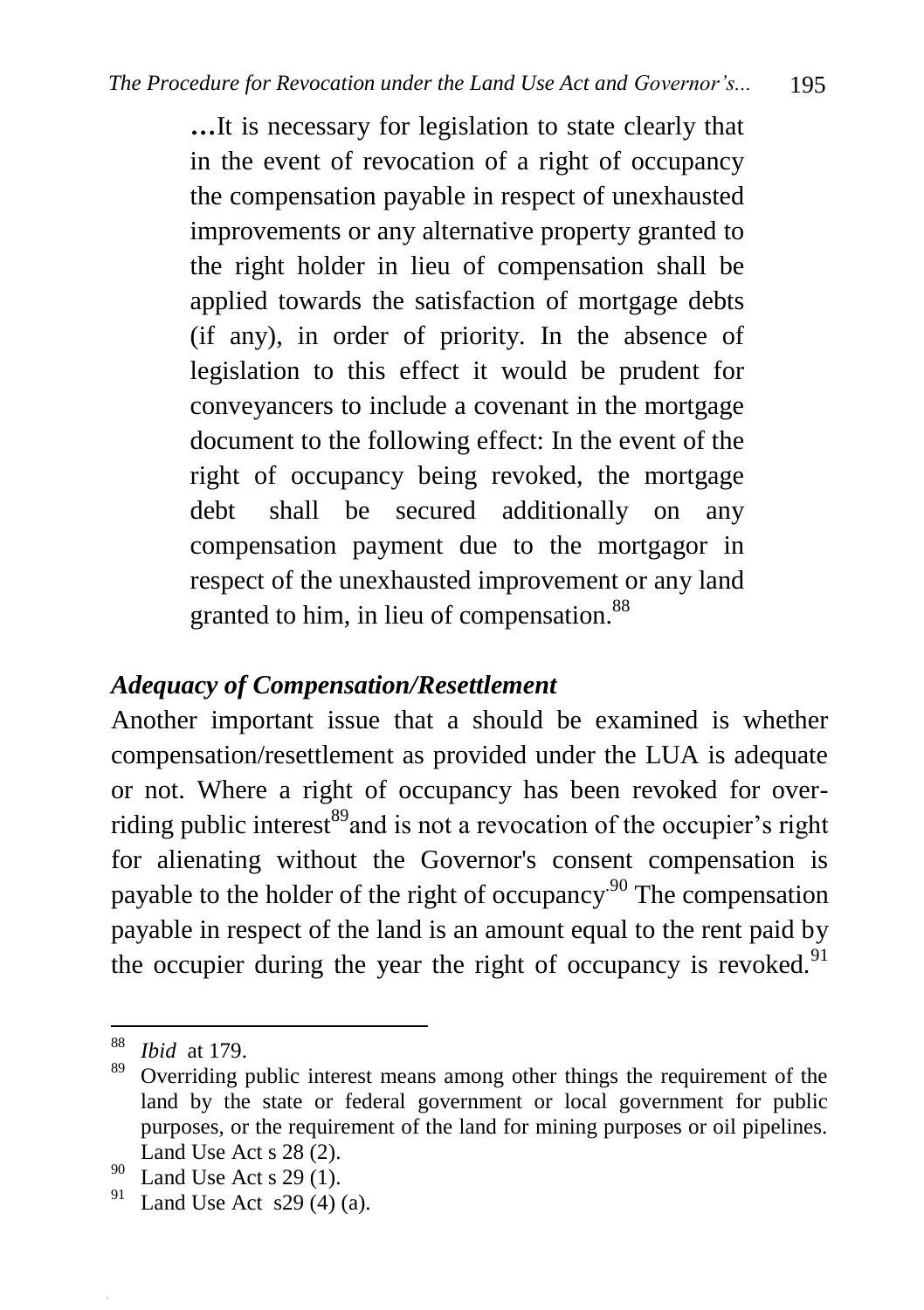This means that if a person paid no rent he is not entitled to compensation but his piece of land is taken away compulsorily' by the government.<sup>92</sup>The implication of this provision is that compensation cannot also be paid for bare land. This is unfair and inadequate. If the Constitution<sup>93</sup> provides for compensation both movable and immovable property, and bare land is an immovable property, then compensation should be paid for its acquisition. In relation to buildings, installations and improvements on the land, the amount of compensation payable is the cost of replacement as determined on the basis of the prescribed method of assessment as determined by the appropriate officer less any depreciation together with interest at the bank rate for delayed compensation.<sup>94</sup>This will only be adequate if the officer that determined the cost of replacement adopts the current market value of such property.

In relation to crops on land, the compensation payable is an amount equal to the value as prescribed and determined by the appropriate officer.<sup>95</sup> This also is not adequate, it is suggested that an alternative land should be provided in addition to payment of the crops. This may be important in encouraging agriculture. Generally, it is, suggested that, compensation should be paid for loss of use of the right of occupancy and for "disturbance"<sup>96</sup> for all the instances of S. 29 (4) of the LUA. On the issue of resettlement of displaced persons, where land in respect of which a customary right of occupancy is. revoked was used for agricultural purposes

 $\ddot{\phantom{a}}$ 

 $92$  Ikpe F. "Discussions: Land Value and the Question of compensation" in National Workshop on the Land Use Act, 1978, Lagos University Press Akoka, ed. Omotola J.A. 47.

<sup>93</sup> Constitution of the Federal Republic of Nigeria1999 s 44.

<sup>&</sup>lt;sup>94</sup> Land Use Act s 29 (4)(b).<br><sup>95</sup> Land Use Act s 20 (4) (c).

 $^{95}$  Land Use Act s 29 (4) (c).

This word is used to describe the inconveniences suffered by the holder or occupier for loss of right of occupancy.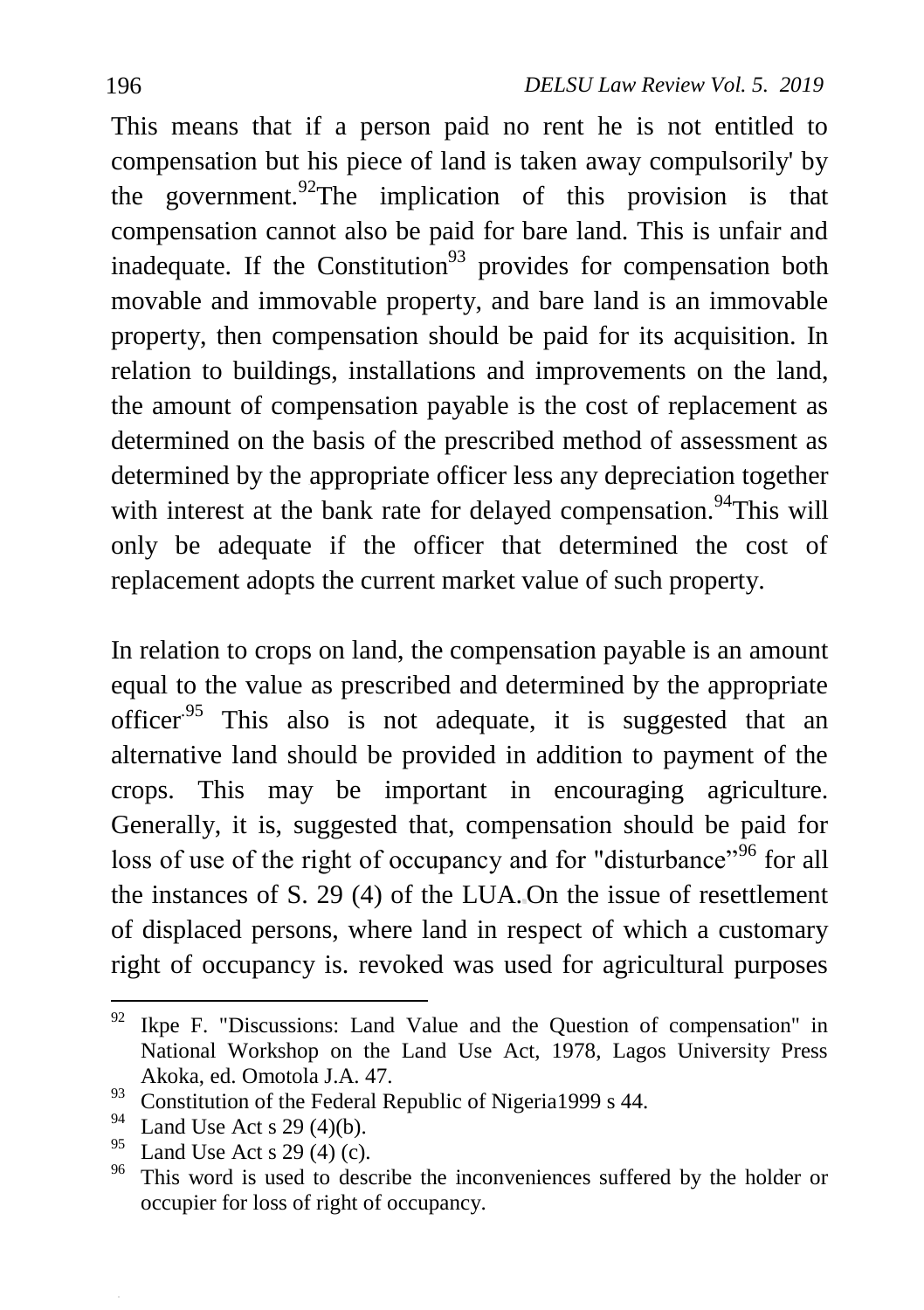by the holder, he is entitled to an alternative land for the same purpose.<sup>97</sup> This is fair enough or else many farmers will be displaced and sent out of job where they are not provided with any other alternative and this can lead to social upheaval.<sup>98</sup> Furthermore, where the right of occupancy of any developed land, on which a residential building is erected is evoked the governor or the local government may in lieu Of compensation resettle the owner in any other place or area by way of a reasonable alternative accommodation.<sup>99</sup> While it is agreed that alternative accommodation may prevent homelessness, this is not adequate because where the value of the land for resettlement is less than the acquired land, no reimbursement to the displaced person, i.e. the LUA is silent on cases where the value of the land for resettlement is less than the acquired land. On the other hand, where the land for resettlement is of higher value, the displaced person is required to pay the "excess value" as a loan.<sup>100</sup>

One worrisome aspect of the LUA is the exclusion of the courts in the determination of the adequacy or otherwise of the compensation payable $101$ . Any dispute between the "occupier" or "holder" and the government regarding the amount of compensation payable is to be finally determined by The Land Use Act and Allocation Committee.<sup>102</sup> Commendably enough, the courts have extricated itself from this provision and have

 $\ddot{\phantom{a}}$ 

 $97$  Land Use Act s 6 (6).

<sup>&</sup>lt;sup>98</sup> See Adigun O. "The Land Use Act and the Principles of Equity" in National Workshop on the Land Use Act 1978, Lagos University Press Akoka, ed. Omotola J.A, 64 at 70.

 $^{99}$  Land Use Act s 33 (1).

Land Use Act  $s$  33 (2).

<sup>101</sup> Land Use Act s 47(2) ;see also Amokaye O.G. *op.cit* 266.

<sup>102</sup> Land Use Act ss 30 and 47.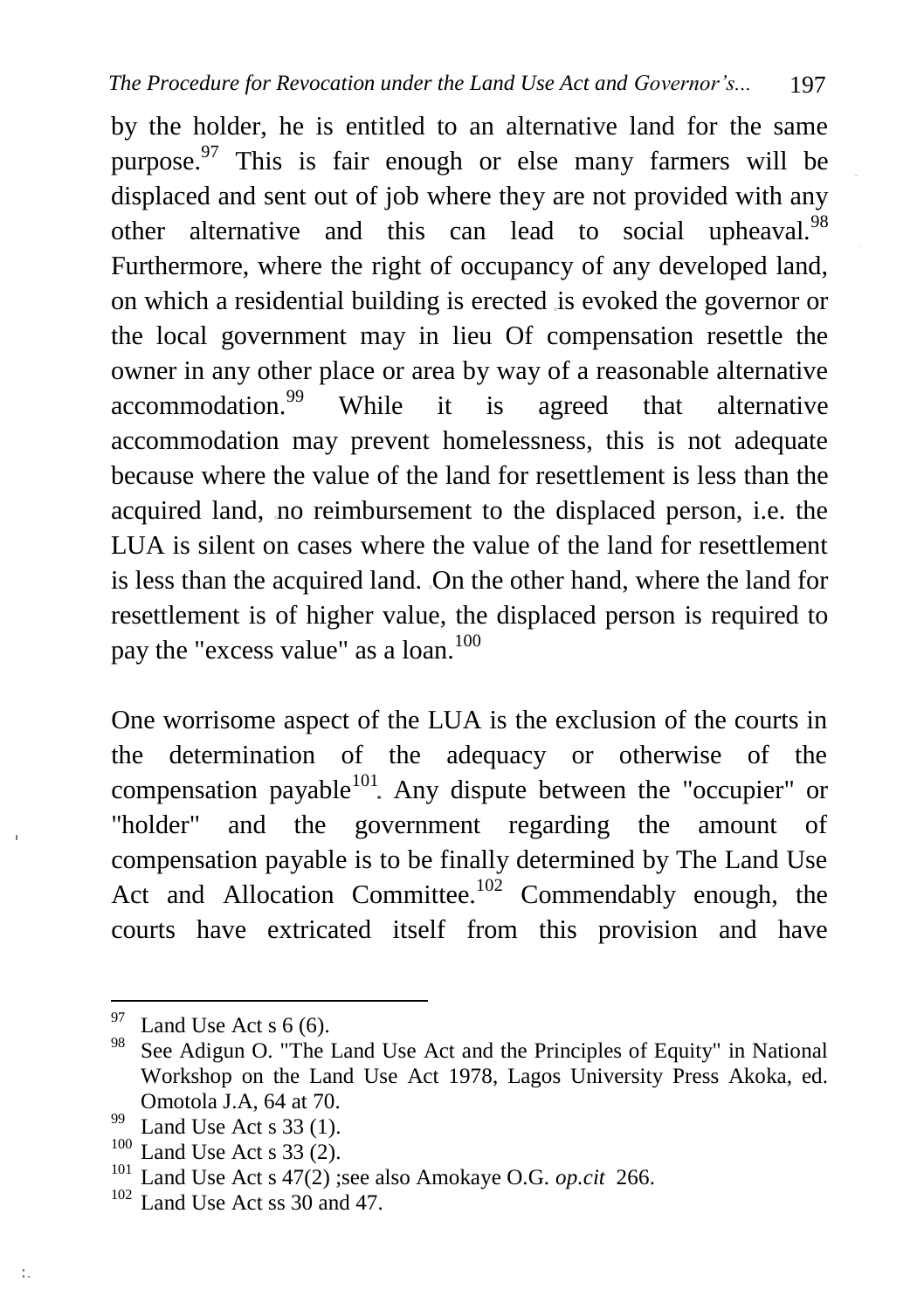consistently held, that the ouster clause in section 47 is so for as it conflicts with the provisions of the constitution is void.<sup>103</sup>

# **Conclusion**

This paper examined the extent of government's compliance to procedure for the acquisition of private property. Government has the constitutional right to compulsorily acquire property on payment of compensation. At the same time. there are statutes which provide for the procedure of acquiring property by the government. Sometimes, government does not comply with the laid down procedure. The practice of acquiring "juicy" land for private economic interest by most Governors runs contrary to the spirit and intendment of the  $LUA$ <sup>104</sup>

This practice has been judicially deprecated by our courts. As stated by Nnaemeka-Agu JSC "our law reports are replete with cases in which some of such compulsory acquisitions" for public purposes" turned out to be mere bogus smokescreens for malefaction.<sup>105</sup>Where there is non-compliance with procedure, Tobi JSC in *Provost, Lagos State College of Education &Ors v*   $Edun<sup>106</sup>$  was of the view that 'it is the duty of the courts to intervene against the government and in favour of the private

 $\ddot{\phantom{a}}$ <sup>103</sup> *Kanada v Governor of Kaduna State & Anor.* [19861 4 NWLR (pt 38) 361, *Letnboye v Ogunsiji* [1990] 6 NWLR (pt 155) 210.

<sup>104</sup> Amokaye O.G. *op-cit.*

<sup>105</sup> Per Nnaemeka-Agu, in *A.G. Bendel v Aideyan* [19881 2 All N.L.R. 663 at 685: *See also Chief Commissioner, Eastern Provinces v. Ononye* [19441 17 N.L.R. 142. *Ereku v Military Governor of Mid- Western Nigeria supra*, *Olatunji v Military Governor of Oyo State* [1995] 5 N. W.LR (Pt 97), 587 *Ajibulu v Lawson supra, Ajao & Anor v sole Administrator for Ibadan City Council (1971) 1 N.M.L.R 74.*

<sup>106</sup> *Supra* at 510.